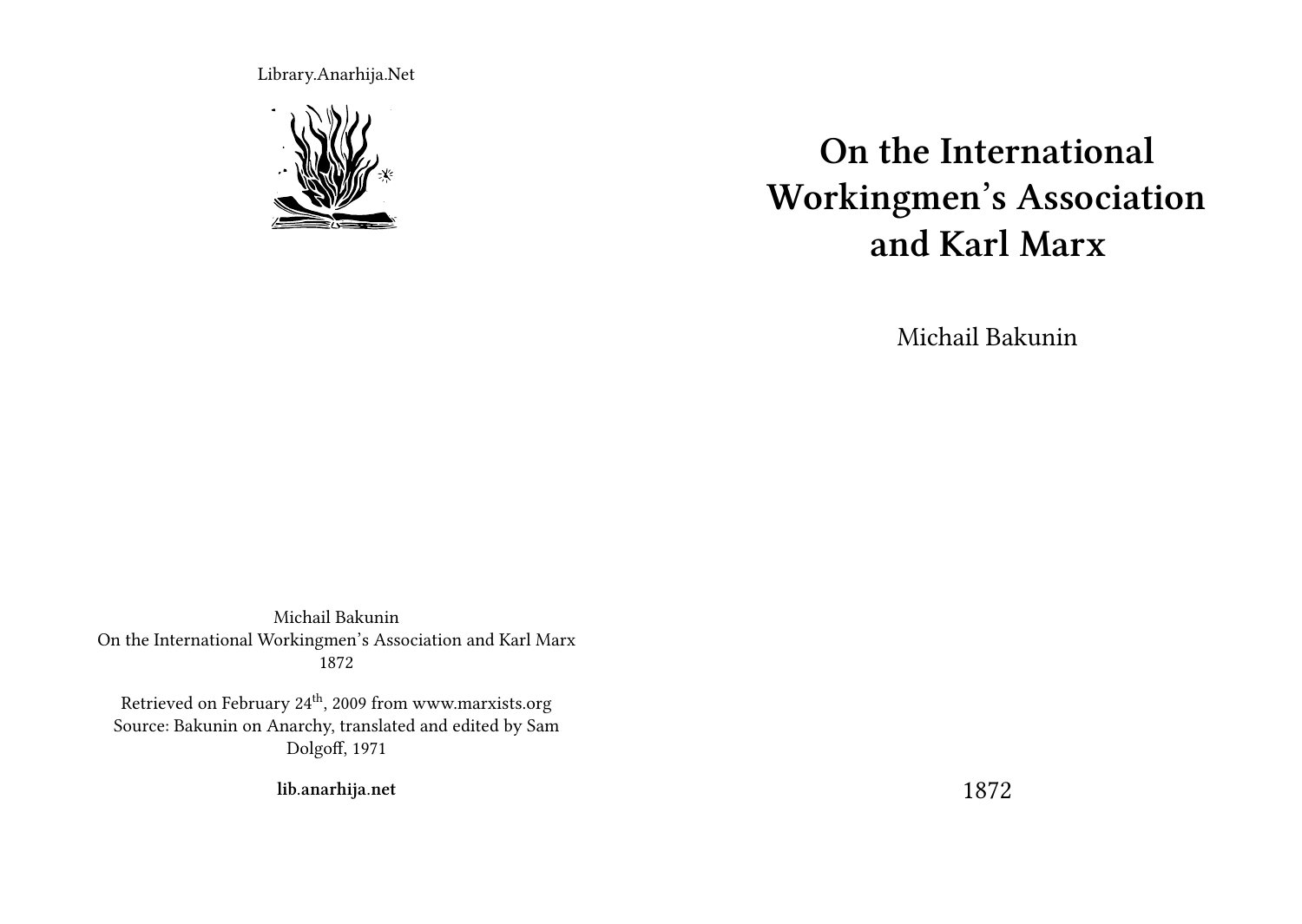## **Contents**

| Political Consciousness and Statist Civilization 25   |  |
|-------------------------------------------------------|--|
| Critique of Economic Determinism and Historical Mate- |  |
|                                                       |  |

patriot, he wants the power and glory, the domination by Germany; but as a socialist of the International he must wish for the emancipation of all the peoples of the world. How can this contradiction be resolved?

There is only one  $way - that$  is to proclaim that a great and powerful German state is an indispensable condition for the emancipation of the whole world; that the national and political triumph of Germany is the triumph of humanity.

This conviction, once vindicated, is not only permissible but, in the name of the most sacred of causes, mandatory, to make the International, and all the federations of other countries serve as a very powerful, effective, and, above all, popular means for establishing the great pan-Germanic state. And that is precisely what Marx tried at the London Conference in 1871 and with the resolutions passed by his German and French friends at the Hague Congress [1872]. If he did not succeed more fully, it is assuredly not for lack of zeal or great skill on his part, but probably because his fundamental idea was false and its realization impossible.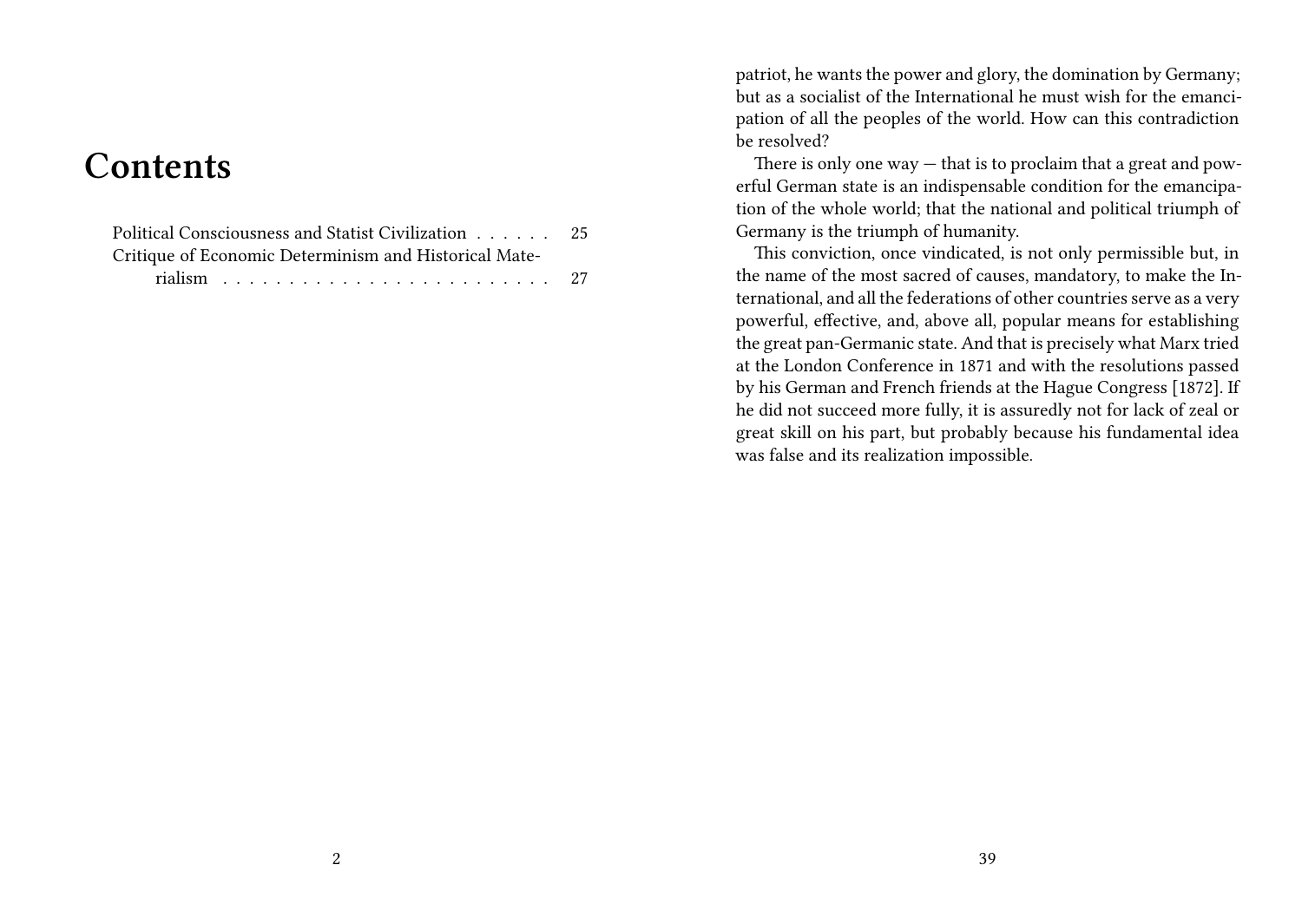Such a regime will not fail to arouse very considerable discontent in the masses of the people, and in order to keep them in check, the "enlightened" and "liberating" government of Mr. Marx will have need of a not less considerable armed force. For the government must be strong, says Engels, to maintain order among these millions of illiterates whose mighty uprising would be capable of destroying and overthrowing everything, even a government "overflowing with brains"

You can see quite well that behind all the democratic and socialistic phrases and promises in Marx's program for the State lies all that constitutes the true despotic and brutal nature of all states, regardless of their form of government. Moreover, in the final reckoning, the People's State of Marx and the aristocratic-monarchic state of Bismarck are completely identical in terms of their primary domestic and foreign objectives. In foreign affairs there is the same deployment of military force, that is to say, conquest. And in home affairs the same employment of armed force, the last argument of all threatened political leaders against the masses who, tired of always believing, hoping, submitting, and obeying, rise in revolt.

Let us now consider the real national policy of Marx himself. Like Bismarck, he is a German patriot. He desires the greatness and glory of Germany as a state. No one in any case will count it a crime for him to love his country and his people, and he is so profoundly convinced that the State is the condition *sine qua non* for the prosperity of his country and the emancipation of his people. Thus he naturally desires to see Germany organized into a very powerful state, since weak and small states always run the risk of being swallowed up. Therefore Marx, as a clear and ardent patriot, must wish for the power and expansion of Germany as a state.

But, on the other hand, Marx is a celebrated socialist and, what is more, one of the principal initiators of the International. He does not content himself with working only for the emancipation of the German proletariat. He feels honor bound to work at the same time for the emancipation of the proletariat of all countries. As a German

*This selection was written when the decisive struggle in the International Workingmen's International had reached its climax with the expulsion of Bakunin from the International by the Hague Congress in 1872.*

\* \* \*

When it comes to exploitation the bourgeoisie practice solidarity. In combating them the exploited must do likewise; and the organization of this solidarity is the sole aim of the International. This aim, so simple and so clearly expressed in our original statutes, is the only legitimate obligation that all the members, sections, and federations of the International must accept. That they have done so willingly is shown by the fact that in barely eight years more than a million workers have joined and united their forces under the banner of this organization, which has in fact become a real power, a power with which the mightiest monarchs are now forced to reckon.

But all power entices the ambitious, and Mr. Marx and company, it seems, having never taken into account the nature and source of this prodigious power of the International, imagine that they can make it a stepping-stone or an instrument for the realization of their own political pretensions. Mr. Marx, who was one of the principal initiators of the International (a title to glory that no one will contest) and who for the last eight years has practically monopolized the whole General Council, should have understood better than anyone two things which are self-evident and which only those blinded by vanity and ambition could ignore: 1) that the marvelous growth of the International is due to the *elimination from its official program and rules* of all political and philosophic questions, and 2) that basing itself on the principle of the autonomy and freedom of all its sections and federations the International has happily been spared the ministrations of a *centralizer* or director who would naturally impede and paralyze its growth. Before 1870, precisely in the period of the International's greatest expansion, the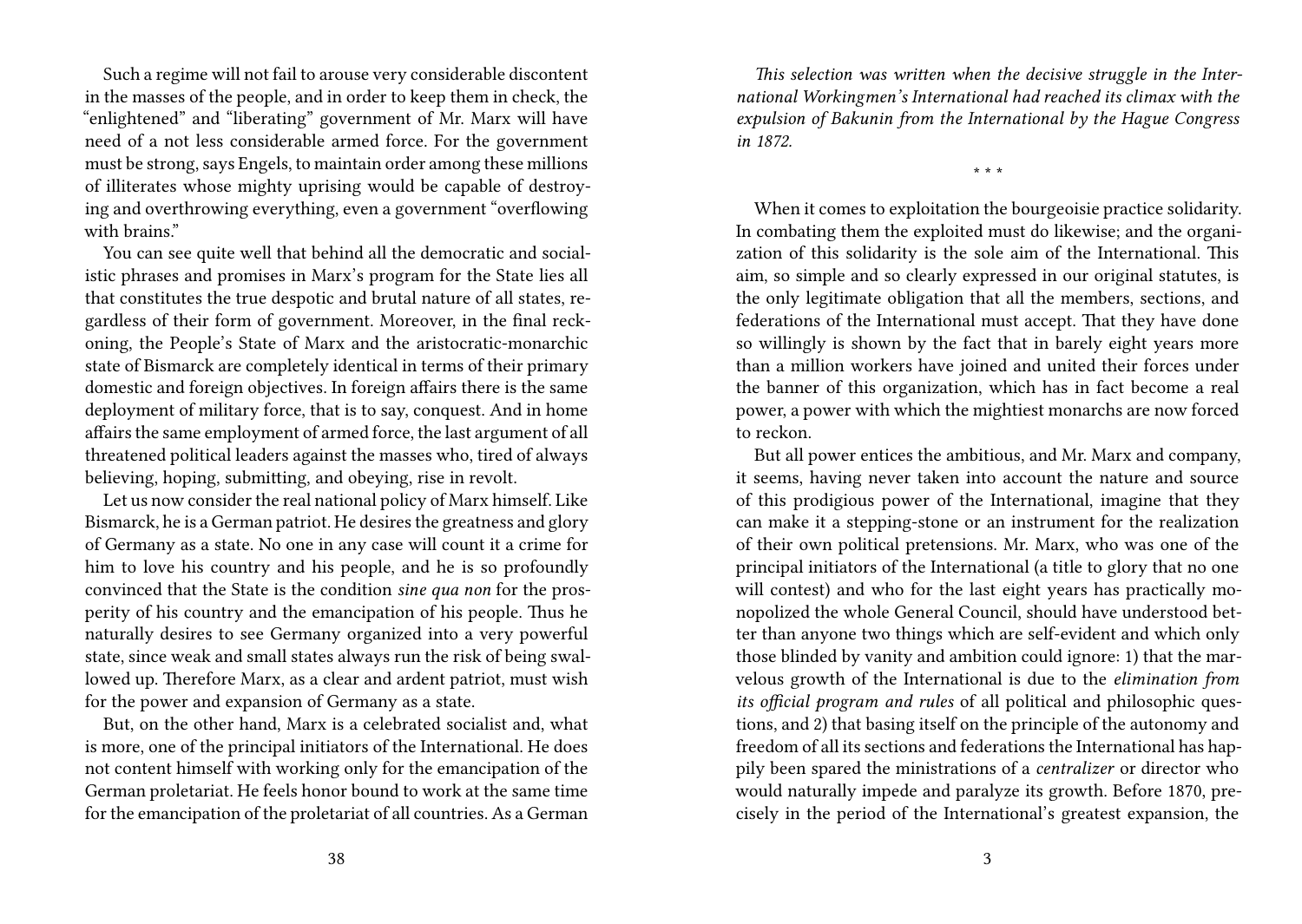General Council of the International did not interfere with the freedom and autonomy of the sections and federations — not because it lacked the will to dominate, but only because it did not have the power to do so and no one would have obeyed it. The General Council was an appendage trailing behind the spontaneous movement of the workers of France, Switzerland, Spain, and Italy.

As far as the political question is concerned, everyone knows that if it was eliminated from the program of the International, it was not the fault of Mr. Marx. Nor is it due to any change of mind on the part of the author of that famous *Manifesto* of the German Communists published in 1848 by him and his friend and accomplice, Mr. Engels. Nor did he fail to emphasize this question in the Inaugural Proclamation — a circular addressed to all the workers of all lands published in 1864 by the London Provisional General Council. The sole author of the Proclamation" was Mr. Marx.

In this proclamation the chief of the German authoritarian communists stressed that "the conquest of political power is the first task of the proletariat …"

The First Congress of the International (Geneva, 1866) nipped in the bud the attempt of Marx — who now poses as the dictator of our great association  $-$  to inject this political plank. It has been completely eliminated from the program and statutes" adopted by this congress which remain the foundation of the International, Take the trouble to re-read the magnificent "Considerations" which are the Preamble to our general statutes and you will. see that the political question is dealt with in these words:

Considering that the emancipation of the workers must be the task of the workers themselves; that the efforts of the workers to achieve their emancipation must not be to reconstitute new privileges, but to establish, once for all, equal duties and equal rights; that the enslavement of the workers to capital is the source of all servitude — political, moral, and material; that for this reathis omnivorous abstraction to impose itself on millions of men, it must be represented and supported by some real being, some living force. Well, this force has always existed. In the Church it is called the clergy, and in the State the ruling or governing class.

And, in fact, what do we find throughout history? The State has always been the patrimony of some privileged class: a priestly class, an aristocratic class, a bourgeois class. And finally, when all the other classes have exhausted themselves, the State then becomes the patrimony of the bureaucratic class and then falls  $-$  or, if you will, rises – to the position of a machine. But in any case it is absolutely necessary for the salvation of the State that there should be some privileged class devoted to its preservation.

But in the People's State of Marx there will be, we are told, no privileged class at all. All will be equal, not only from the juridical and political point of view but also from the economic point of view. At least this is what is promised, though I very much doubt whether that promise could ever be kept. There will therefore no longer be any privileged class, but there will be a government and, note this well, an extremely complex government. This government will not content itself with administering and governing the masses politically, as all governments do today. It will also administer the masses economically, concentrating in the hands of the State the production and division of wealth, the cultivation of land, the establishment and development of factories, the organization and direction of commerce, and finally the application of capital to production by the only banker — the State. All that will demand an immense knowledge and many heads "overflowing with brains" in this government. It will be the reign of *scientific intelligence,* the most aristocratic, despotic, arrogant, and elitist of all regimes. There will be a new class, a new hierarchy of real and counterfeit scientists and scholars, and the world will be divided into a minority ruling in the name of knowledge, and an immense ignorant majority. And then, woe unto the mass of ignorant ones!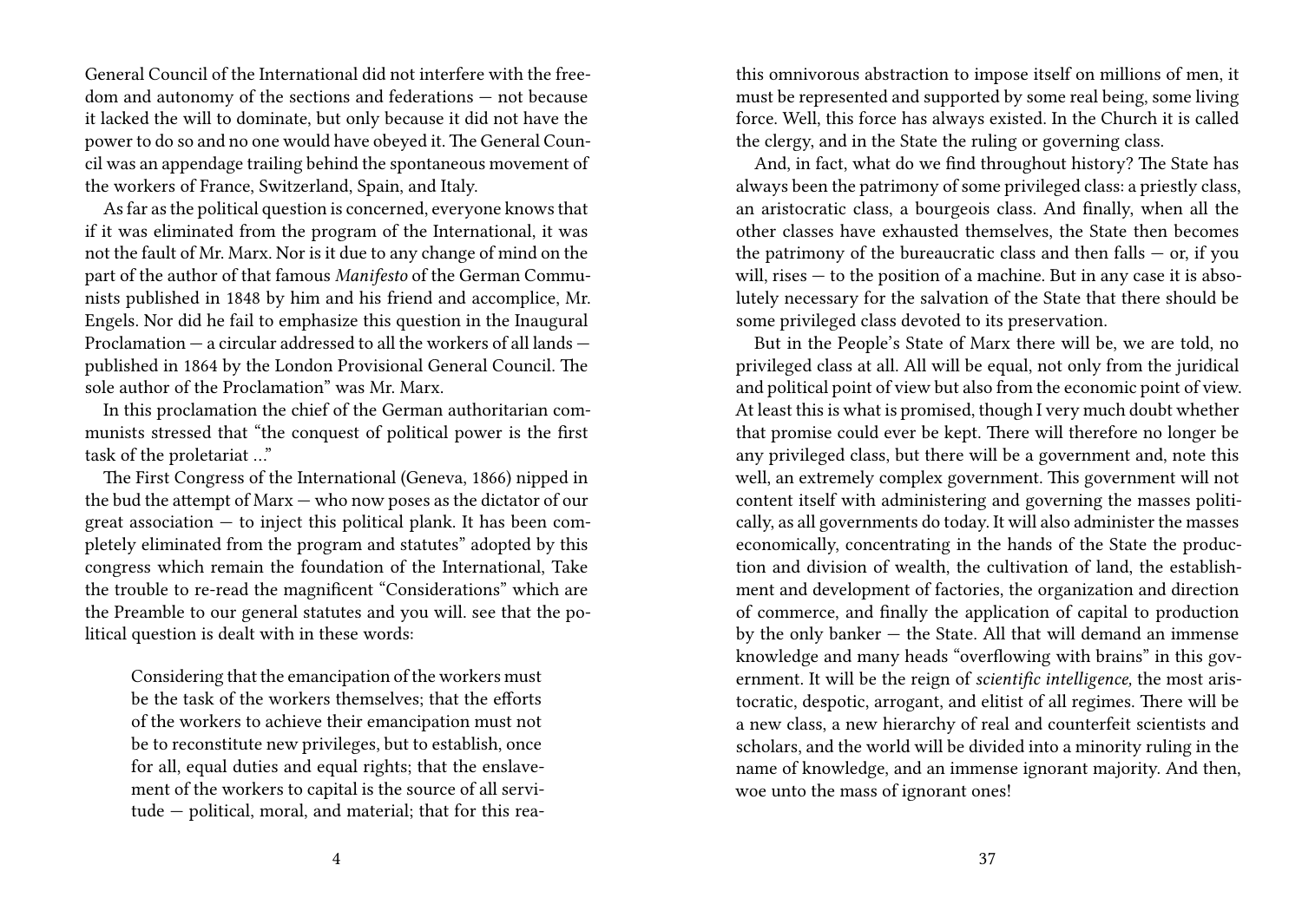the education nor the instruction nor even the censorship of the State sufficiently guarantees its security. It must still have a police, devoted agents who watch over and direct, secretly and unobtrusively, the current of the people's opinions and passions. We have seen that Mr. Marx himself is so convinced of this necessity that he planted his secret agents in all the regions of the International, above all in Italy, France, and Spain. Finally, however perfect from the point of view of preserving the State, of organizing the education and indoctrination of its citizens, of censorship, and of the police, the State cannot be secure in its existence while it does not have an armed force to defend itself against its *enemies at home.*

The State is the government from above downwards of an immense number of men, very different from the point of view of the degree of their culture, the nature of the countries or localities that they inhabit, the occupations they follow, the interests and aspirations directing them  $-$  the State is the government of all these by one or another minority. This minority, even if it were a thousand times elected by universal suffrage and controlled in its acts by popular institutions, unless it were endowed with omniscience, omnipresence, and the omnipotence which the theologians attribute to God, could not possibly know and foresee the needs of its people, or satisfy with an even justice those interests which are most legitimate and pressing. There will always he discontented people because there will always be some who are sacrificed.

Besides, the State, like the Church, is by its very nature a great sacrificer of living beings, It is an arbitrary being in whose heart all the positive, living, unique, and local interests of the people meet, clash, destroy each other, become absorbed into that abstraction called the *common interest* or the *common good* or the public *welfare,* and where all the real wills cancel each other in that abstraction that bears the name will of *the people.* It follows from this that the so-called will of the people is never anything but the negation and sacrifice of all the real wills of the people, just as the so-called public interest is nothing but the sacrifice of their interests. But in order for

son the *economic emancipation of the workers is the great aim to which must be subordinated every political movement, etc.* [All emphases are Bakunin's.]

This key phrase of the whole program of the International breaks the links which chain the proletariat to the politics of the bourgeoisie. The proletariat, in recognizing this truth, will further widen the gap that separates them from the bourgeoisie with each step they take.

The Alliance, the Geneva section of the International, has interpreted this paragraph of the "Considerations" in these terms:

The Alliance rejects all political action which has not for its immediate and direct aim the triumph of the workers over capitalism. Consequently it fixes as its ultimate aim the abolition of the state, of all states, [these to be replaced] by the universal federation of all local associations through and in freedom.

Contrary to this, the German Social Democratic Workers party, founded in 1869, under the auspices of Mr. Marx, by Mr. Liebknecht and Mr. Babel, announced in its program that "the conquest of political power was the indispensable condition for the economic emancipation of the proletariat" and that consequently, the immediate objective of the party must be the organization of a big legal campaign to win universal suffrage and all other political rights. The final aim was the establishment of the Great Pan-Germanic State, the so-called People's State.

Between these two tendencies there exist the same conflicting conceptions and the same abyss that separate the proletariat and the bourgeoisie. Is it surprising, therefore, that these irreconcilable adversaries clashed in the International, that the struggle between them, in all forms and on all possible occasions, is still going on? The Alliance, true to the program of the International, disdainfully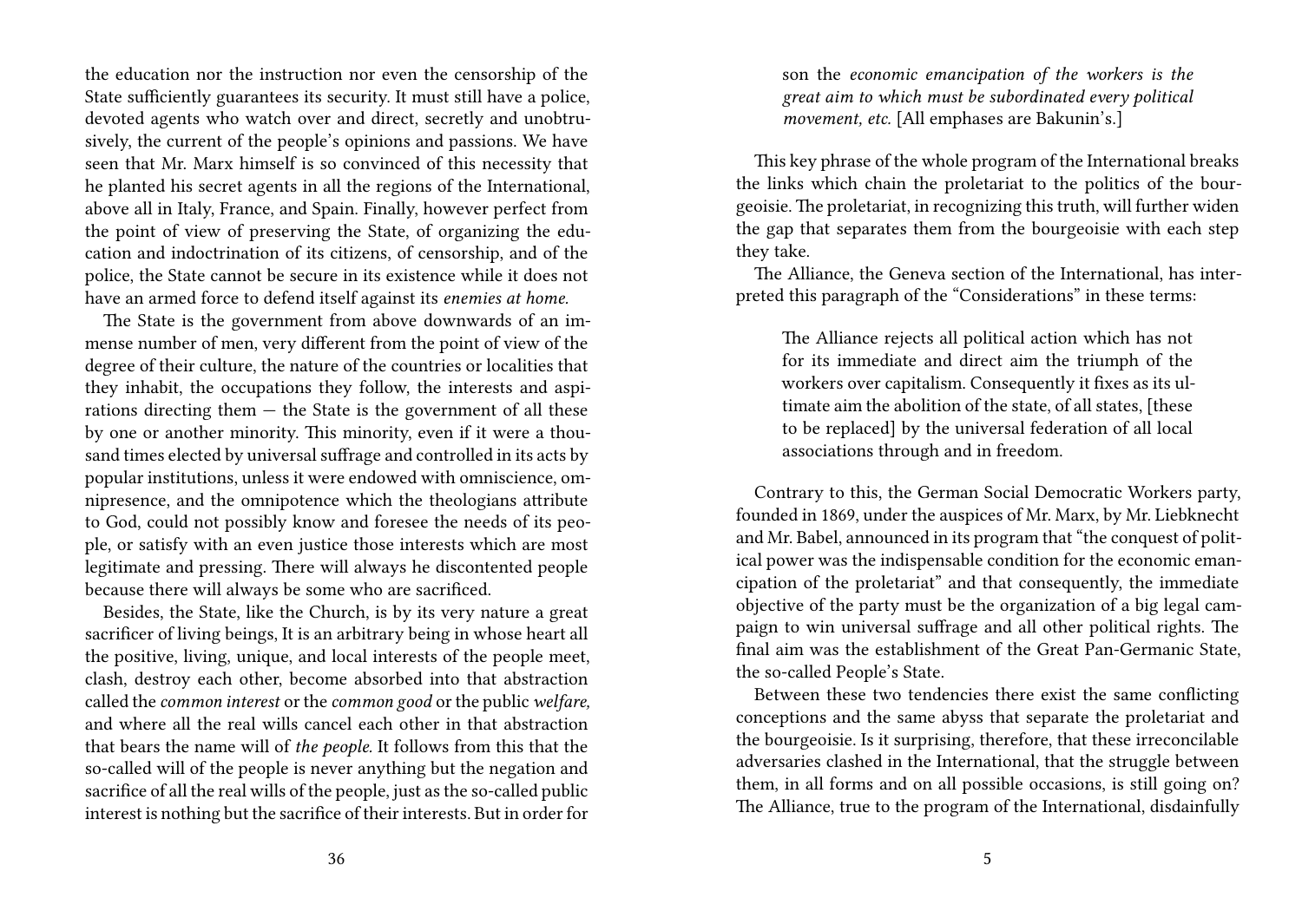rejected all collaboration with bourgeois politics, in however radical and socialist a disguise. They advised the proletariat that the only real emancipation, the only policy truly beneficial for them, is the exclusively *negative* policy of demolishing political institutions, political power, government in general, and the State, and that to do this it is necessary to unify the scattered forces of the proletariat into an International organization, a revolutionary power directed against the entrenched ]power of the bourgeoisie.

The German Social Democrats advocated a completely opposite policy. They told these workers, who unfortunately heeded them, that the first and most pressing task of their organization must be to win political rights by legal agitation. They thus subordinated the movement for economic emancipation to an exclusively political movement, and by this obvious reversal of the whole program of the International they filled in at a single stroke the abyss that the International had opened between the proletariat and the bourgeoisie. They have done more. They have tied the proletariat to the bourgeois towline. For it is evident that this whole political movement so enthusiastically extolled by the German Socialists, since it must precede the economic revolution, can only be directed by the bourgeoisie, or what is still worse, by *workers transformed into bourgeois by their vanity and ambition.* And, in fact, this movement, like all its predecessors, will once more supersede the proletariat and condemn them to be the blind instruments, the victims. to be used and then sacrificed in the struggle between the rival bourgeois parties for the power and right to dominate and exploit the masses. To anyone who doubts this we have only to show what is happening now in Germany, where the organs of social democracy sing hymns of joy on seeing a congress of professors of bourgeois political economy entrusting the proletariat to the paternal protection of states, and it has occurred in parts of Switzerland where the Marxian program prevails — at Geneva, Zurich, Basel, where the International has declined to the point of being only an electoral ballot box for

of state morality and state interests over universal human reason and morality, thus rupturing the universal solidarity of humanity. The principle of political or state morality is very simple. The State being the supreme objective, everything favorable to the growth of its power is good; everything contrary to it, however humane and ethical, is bad. This morality is called patriotism. The International is the negation of patriotism and consequently the negation of the State. If, therefore. Mr. Marx and his friends of the German Social Democratic party should succeed in introducing the State principle into our program, they would destroy the International.

The State, for its own preservation, must necessarily be powerful as regards foreign affairs, but if it is so in regard to foreign relations, it will unfailingly be so in regard to domestic matters. The morality of every state must conform to the particular conditions and circumstances of its existence, a morality which restricts and therefore rejects any human and universal morality. It must see to it that all its subjects think and, above all, act in total compliance with the patriotic morality of the State and remain immune to the influence and teachings of true humanistic morality. This makes state censorship absolutely necessary; for too much liberty of thought and opinion is incompatible with the unanimity of adherence demanded by the security of the State, and Mr. Marx, in conformity with his eminently political point of view, considers this censorship reasonable. That this is in reality Mr. Marx's opinion is sufficiently demonstrated by his attempts to introduce censorship into the International, even while masking these efforts with plausible pretexts.

But however vigilant this censorship may be, even if the State were to have an exclusive monopoly over education and instruction for all the people, as Mazzini wished, and as Mr. Marx wishes today, the State can never be sure that prohibited and dangerous thoughts may not somehow be smuggled into the consciousness of its subjects. Forbidden fruit has such an attraction for men, and the demon of revolt, that eternal enemy of the State, awakens so easily in their hearts when they are not entirely stupefied, that neither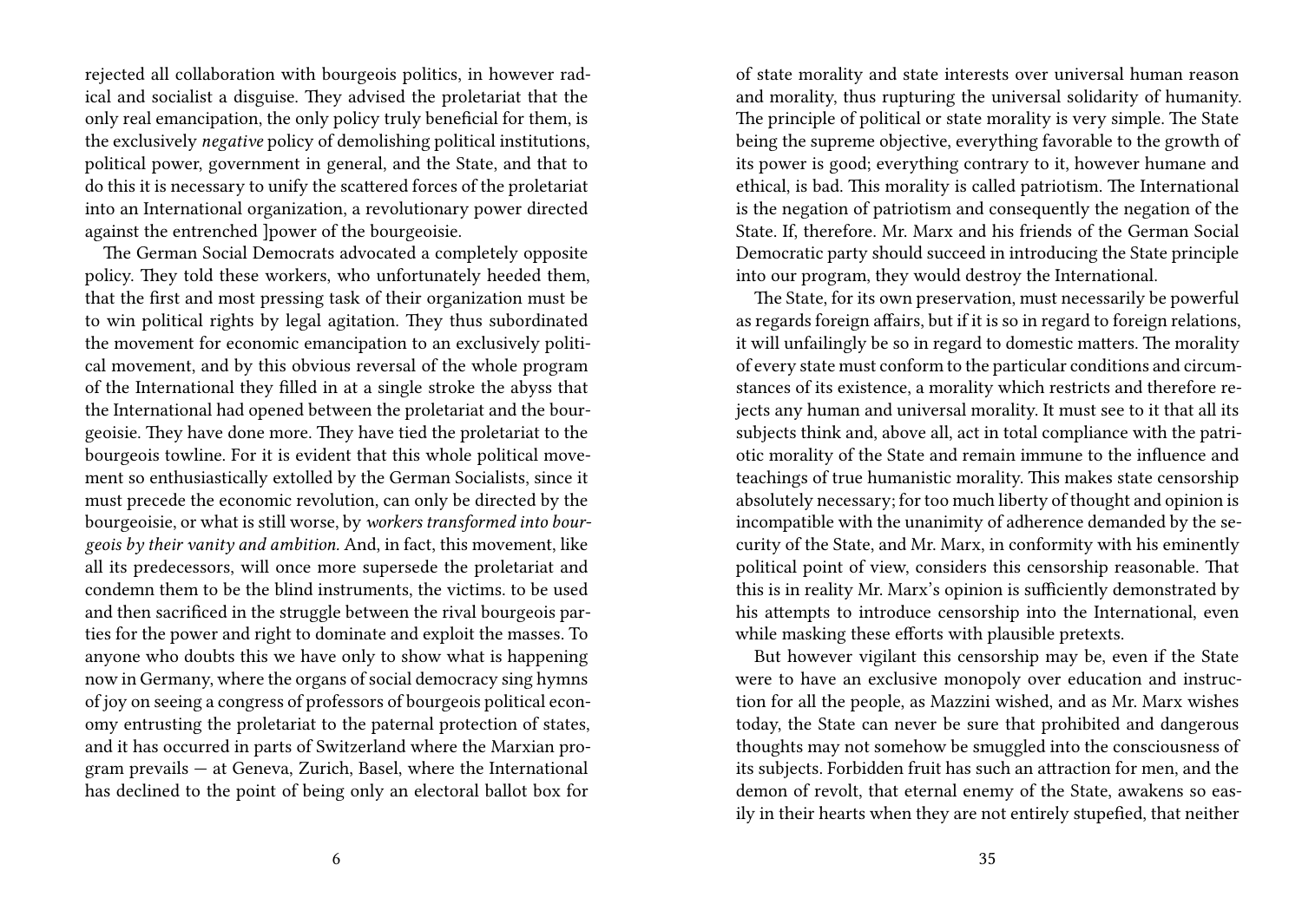Let us now see what unites them. *It is the out-and-out cult of the State.* I have no need to prove it in the case of Bismarck. The proofs are there. He is completely a state's man, and nothing but a state's man. But neither is it difficult to prove that Mr. Marx is also a state's man. He loves government to such a degree that he even wanted to institute one in the International Workingmen's Association; and he worships power so much that he wanted, and still intends today, to impose his dictatorship upon us. His socialist political program is a very faithful expression of his personal attitude. The supreme objective of all his efforts, as is proclaimed in the fundamental statutes of his party in Germany, is the establishment of the great People's State [Volksstaat].

But whoever says state necessarily says a particular limited state, doubtless comprising, if it is very large, many different peoples and countries, but excluding still more. For unless he is dreaming of a universal state, as did Napoleon and the Emperor Charles the Fifth, or the papacy, which dreamed of the Universal Church, Marx will have to content himself with governing a single state. Consequently, whoever says state says a state, and whoever says a state affirms by that the existence of other states, and whoever says other states immediately says: competition, jealousy, truceless and endless war. The simplest logic as well as all history bears witness to this truth.

Any state, under pain of perishing and seeing itself devoured by neighboring states, must tend toward complete power, and having become powerful. it must embark on a career of conquest so that it will not itself be conquered; for two similar but competing powers cannot coexist without trying to destroy each other. Whoever says "conquest," under whatever form or name, says conquered peoples, enslaved and in bondage.

It is in the nature of the State to break the solidarity of the human race. The State cannot preserve itself as an integrated entity and in all its strength unless it sets itself up as the supreme beall and end-all for its own subjects, though not for the subjects of other unconquered states. This inevitably results in the supremacy

the profit of the radical bourgeois. These incontestable facts seem to me to be more eloquent than any words.

These facts are real and they are a natural effect of the triumph of Marxian propaganda. And it is for this reason that we fight the Marxian theories to the death, convinced that if they should triumph throughout the International, they would at the least kill its spirit, as they have already in great part done in the places I have referred to.

Certainly we have deplored and still deeply deplore the immense confusion and demoralization which these ideas have caused in arresting the promising and marvelous growth of the International and almost wrecking the organization. In spite of this none of us ever dreamed of stopping Mr. Marx and his fanatical disciples from propagating their ideas in our great association. If we did so, we would violate our fundamental principle: '*absolute freedom to propagandize political and philosophic ideas.*

The International permits no *censor* and no *official truth* in whose name this censorship can be imposed. So far, the International has refused to grant this privilege either to the Church or to the State, and it is precisely because of this fact that the unbelievably rapid growth of the International has surprised the world.

This is what the Geneva Congress (1866) understood better than Mr. Marx. The effective power of our association, the International, was based on eliminating from its program all political and philosophical planks, *not as subjects for discussion and study* but as *obligatory principles* which all members must accept.

It is true that in the second congress of the International (Lausanne, 1867), misinformed friends, not adversaries, moved for the adoption of a political plank. But most fortunately the question of politics was harmlessly formulated in this platonic statement: "that the political question was inseparable from the economic question" — a declaration to which any of us could subscribe. For it is evident that politics, that is, the institutions of and relations between states, has no other object than to assure to the governing classes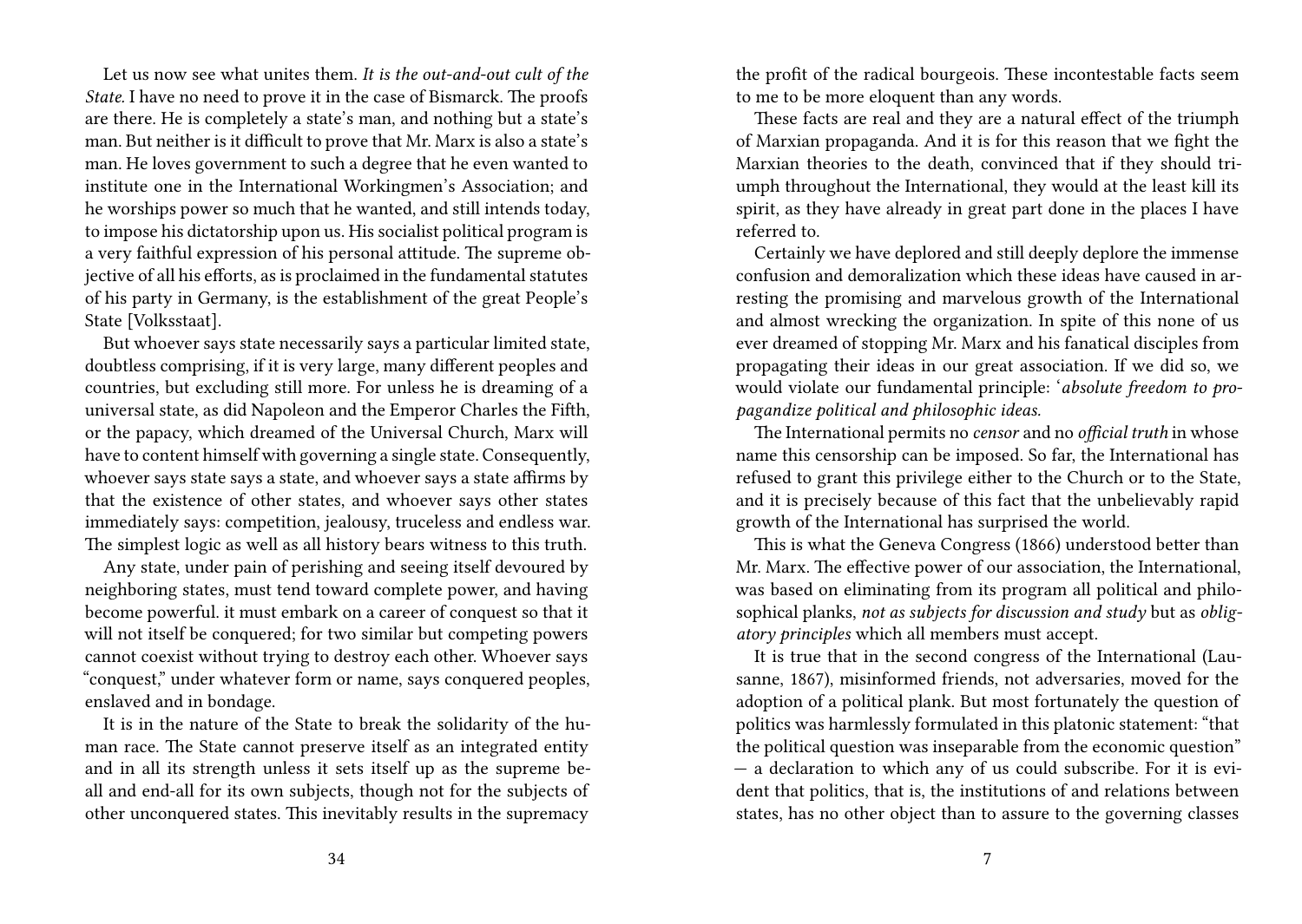the legal exploitation of the proletariat. Consequently, from the moment that the proletariat becomes aware that it must emancipate itself, it must of necessity concern itself with the game of politics in order to fight and defeat it. This is not the sense in which our adversaries understand this problem. What they have sought and still want is the *constructive* politics of the State. But not finding the sentiment favorable at Lausanne, they wisely abstained from pressing the question.

In 1868 they tried again at the Brussels Congress. The Belgian Internationalists, being communalists, i.e., anti-authoritarians and by tradition and history, offered our opponents no ,chance of success. Once again, they did not press the political question.

Three years of defeats! This was too much for the impatient ambition of Mr. Marx. He commanded his army to make a direct attack, which order was carried out at the Basel Congress ( 1869). The chances seemed favorable. The Social Democratic party had enough time to organize itself in Germany under the leadership of Mr. Liebknecht and Mr. Babel. The party had links with German Switzerland, at Zurich and Basel, and even in the German section of the International in Geneva. It was the first time that German delegates were present in any great number in a congress of the International.

… Though well prepared for the great battle, the Marxists lost … . Soon after his defeat at this congress, the General Council, which was in effect Marx's puppet, awoke from its enforced lethargy (so healthful for the International) and opened an offensive. It began with a torrent of odious falsehoods, character assassinations, and plots against all those who dared to disagree with Marx's clique, disseminated by the German papers and in the other countries by secret letters and confidential circulars, and by all sorts of agents recruited in various ways into the Marxist camp.

This was followed by the London Conference (September 1871), which, prepared by the long arm of Mr. Marx, approved all that he wished — the conquest of political power as an integral part of alization of this aim is the Prussian Empire which, with menacing power, poses as the protector of the Slavic peoples against German civilization.

The policy of Bismarck is that of the present; the policy of Marx, who considers himself at least as Bismarck's successor, is that of the future." And when I say that Mr. Marx considers himself the continuation of Bismarck, I am far from defaming Marx. If he did not consider himself as such, he could not have permitted Engels, the confidant of all his thoughts, to write that Bismarck serves the cause of the Social Revolution. He serves it now, inadvertently, in his own way; Mr. Marx will serve it later, in another way.

Now let us examine the particular character of Mr. Marx's policy. Let us ascertain the essential points in which it differs from the policy of Bismarck. The principal point and, one might say, the only one, is this: Mr. Marx is a democrat, an authoritarian socialist, and a republican. Bismarck is an out-and-out aristocratic, monarchical Junker. The difference is therefore very great, very serious, and both sides are sincere in their differences. On this point, there is no agreement or reconciliation possible between Bismarck and Mr. Marx. Even apart from Marx's lifelong dedication to the cause of social democracy, which he has demonstrated on numerous occasions, his very position and his ambitions are a positive guarantee on this point. In a monarchy, however liberal, or even in a conservative republic like that of Thiers there can be no role for Mr. Marx, and much less so in the Prussian Germanic Empire founded by Bismarck, with a militarist and bigoted bugbear of an emperor as chief, and all the barons and bureaucrats as guardians. Before he can come to power, Mr. Marx will have to sweep all that away. He is therefore forced to be a revolutionary.

The concepts of the form and the conditions of the government, these ideas separate Bismarck from Mr. Marx. One is an out-andout monarchist and the other is an out-and-out democrat and republican and, into the bargain, a socialist democrat and socialist republican.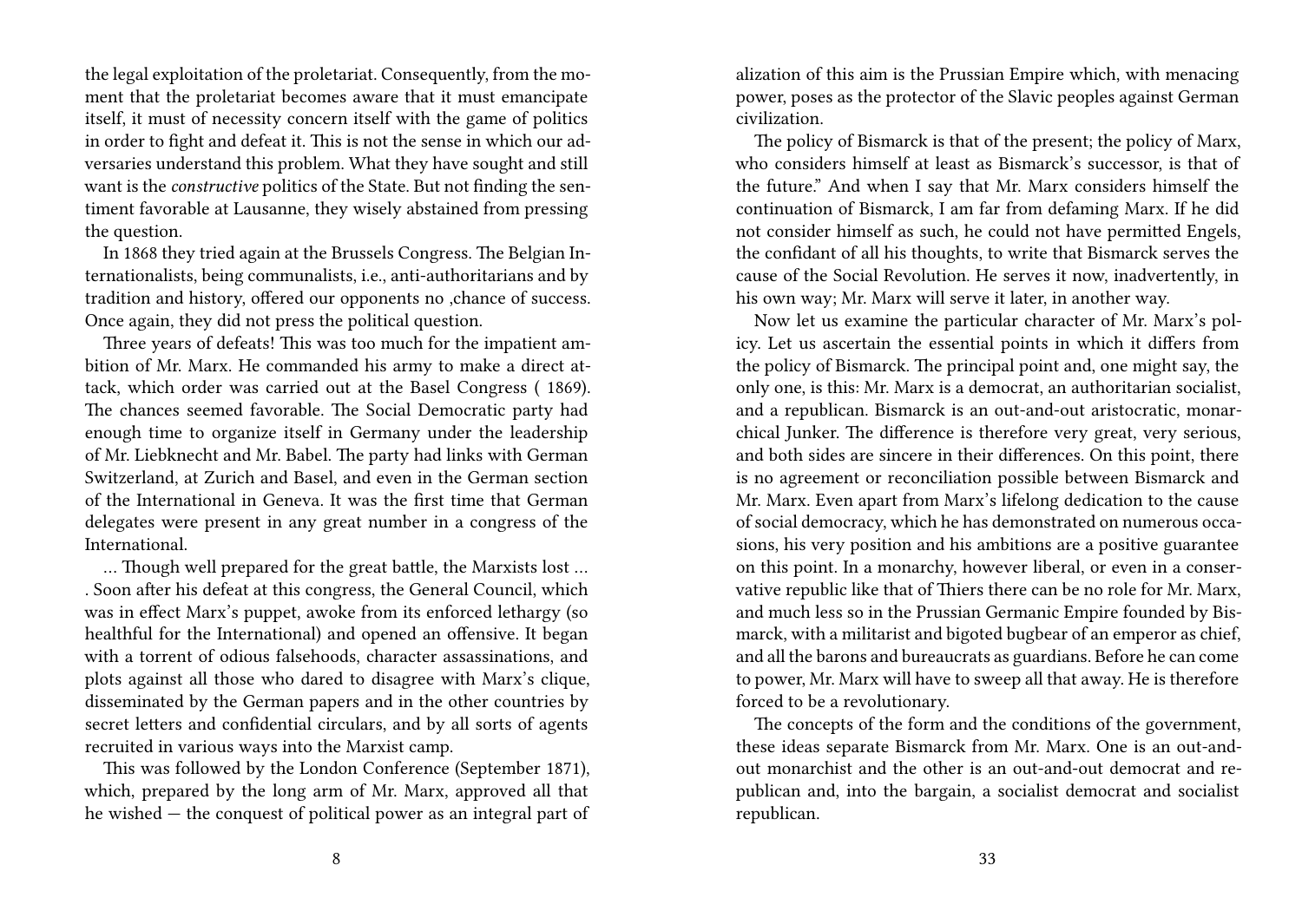France today lacks what we call political *consciousness,* and it is because it lacks this consciousness that all the revolutions it has made up till now have failed to achieve its political liberty. With the exception of its great revolutionary days, which are its festival days, the French people remain today as they were yesterday, a people of slaves.

Going on to other cases, I take up the partition of Poland. Here I am very glad, at least on this question, to agree with Mr. Marx; for he, like myself and everyone else, considers this partition a *great crime.* I would only like to know why, given both his fatalistic and his optimistic point of view, he contradicts himself by condemning a great event which already belong to the historical past. Proudhon, whom he loved so much," was much more logical and consistent than Marx. Trying with might and main to establish an historical justification for his conclusion, he wrote an unfortunate pamphlet" in which he first showed quite decisively that the Poland of the nobility must perish, because it carries within itself the germs of its own dissolution. He then attempted to contrast this nobility unfavorably with the Tsarist Empire, which he deemed a harbinger of the triumphant socialist democracy. This was much more than a mistake. I do not hesitate to say, in spite of my tender respect for the memory of Proudhon, that it was a crime, the crime of a sophist who, in order to win a dispute, dared to insult a martyred nation at the very moment when it was for the hundredth time revolting against its Russian and German debauchers and for the hundredth time lying prostrate under their blows…

Why does Marx, in contradiction to his own ideas, favor the establishment of an independent Polish state? Mr. Marx is not only a learned socialist, he is also a very clever politician and a patriot no less ardent than Bismarck, though he would approach his goals through somewhat different means. And like many of his compatriots, both socialist and otherwise, he desires the establishment of a great Germanic state, one that will glorify the German people and benefit world civilization. Now among the obstacles to the rethe obligatory program of the International and the dictatorship of the General Council, that is, the personal dictatorship of Marx, and consequently the transformation of the International into an immense and monstrous state with himself as chief.

The legitimacy of this conference has been contested. Mr. Marx, a very able political conniver, doubtless anxious to prove to the world that though he lacked firearms and cannons the masses could still be governed by lies, by libels, and by intrigues, organized his Congress of the Hague in September 1872. Barely two months have passed since this congress and already in all of Europe (with the exception of Germany where the workers are brainwashed by the lies of their leaders and their press) and its free federations — Belgian, Dutch, English, American, French, Spanish, Italian — without forgetting our excellent Jura Federation [Switzerland] — there has arisen a cry of indignation and contempt against this cynical burlesque which dares to call itself a true Congress of the International. Thanks to a rigged, fictitious majority, composed almost *exclusively* of members of the General Council, cleverly used by Mr. Marx, all has been travestied, falsified, brutalized. Justice, good sense, honesty, and the honor of the International brazenly rejected, its very existence endangered — all this the better to establish the dictatorship of Mr. Marx. It is not only criminal — it is sheer madness. Yet Mr. Marx who thinks of himself as the father of the International (he was unquestionably one of its founders) cares not a whit, and permits all this to be done! This is what personal vanity, the lust for power, and above all, political ambition can lead to. For all these deplorable acts Marx is personally responsible. Marx, in spite of all his mis-deeds, has unconsciously rendered a great service to the International by demonstrating in the most dramatic and evident manner that if anything can kill the International, it is the introduction of politics into its program.

The International Workingmen's Association, as I have said, would not have grown so phenomenally if it had not eliminated from its statutes and program all political and philosophical ques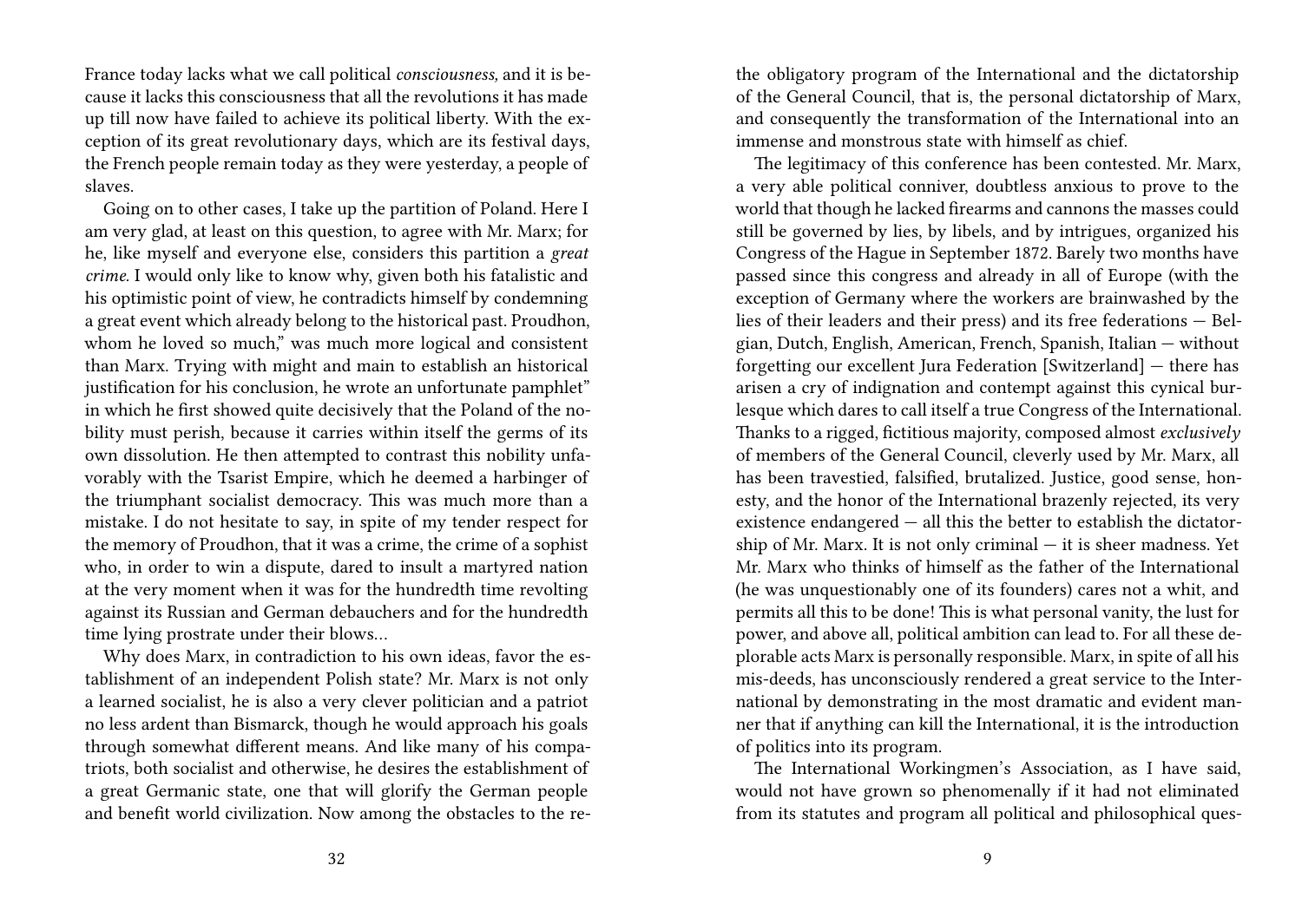tions. This is clear and it is truly surprising that it must again be demonstrated.

I do not think that I need show that for the International to be a real power, it must be able to organize within its ranks the immense majority of the proletariat of Europe, of America, of all lands. But what political or philosophic program can rally to its banner all these millions? Only a program which is very *general*, — hence vague and indefinite, for every theoretical definition *necessarily involves* elimination and in practice exclusion from membership.

For example: there is today no serious philosophy which does not take as its point of departure not positive but *negative* atheism. (Historically it *became necessary to* negate the theological and metaphysical absurdities.) But do you believe that if this simple word "atheism" had been inscribed on the banner of the International this association would have been able to attract ore t an a few hundred thousand members? Of course not *because the* people are truly religious, but because they believe in a Superior Being; and they will continue to believe in a Superior Being until a social revolution provides the means to achieve all their aspirations here below. It is certain that if the International had demanded that all its members must be atheists, it would have excluded from its ranks the flower of the proletariat.

To me the flower of the proletariat is not, as it is to the Marxists, the upper layer, the aristocracy of labor, those who are the most cultured, who earn more and live more comfortably than all the other workers. Precisely this semi-bourgeois layer of workers would, if the Marxists had their way, constitute their *fourth governing class.* This could indeed happen if the great mass of the proletariat does not guard against it. By virtue of its relative. well-being and semi-bourgeois position, this upper layer of workers is unfortunately only too deeply saturated with all the political and social prejudices and all the narrow aspirations and pretensions of the bourgeoisie. Of all the proletariat, this upper layer is the least social and the most individualist.

cial democracy. It is with these disgusting and revolting absurdities that the mind and moral sense of the masses are perverted, habituating them to hail their bloodthirsty exploiters, the masters and servants of the State, as their saviors and emancipators.

It is a thousand times right to say that Protestantism, not as a Calvinist theology but as an energetic and armed protest, represented revolt, liberty, humanity, the destruction of the State; while Catholicism was public order, authority, divine law, the mutual salvation of the Church and the State, the condemnation of human society to protracted slavery.

Hence, while recognizing the inevitability of the accomplished fact I do not hesitate to say that the victory of Catholicism in France in the sixteenth and seventeenth centuries was a great misfortune for the entire human race. The massacre of Saint Bartholomew and the revocation of the Edict of Nantes were facts as disastrous for France as were, in our times, the defeat and massacre of the people of Paris in the Commune of Paris. I have actually heard very intelligent and very worthy Frenchmen ascribe the defeat of Protestantism in France to the revolutionary nature of the French people. "Protestantism," they allege, "was only a semi-revolution; we need a complete revolution; it is for this reason that the French neither wanted nor could prevent the Reformation. France preferred to remain Catholic till the moment when it could proclaim atheism. This is why the French people, with true Christian resignation, tolerated both the horrors of Saint Bartholomew and the no less abominable revocation of the Edict of Nantes."

These worthy patriots either fail to or do not want to consider one thing. A people who for any reason whatsoever tolerates tyranny will finally lose the salutary habit and even the very instinct of revolt. Once a people loses the inclination for liberty, it necessarily becomes, not only in its external conditions but in the very essence of its own being, a people of slaves. It was because Protestantism was defeated in France that the French people lost, or perhaps never acquired, the habit of liberty. It is because this habit is wanting that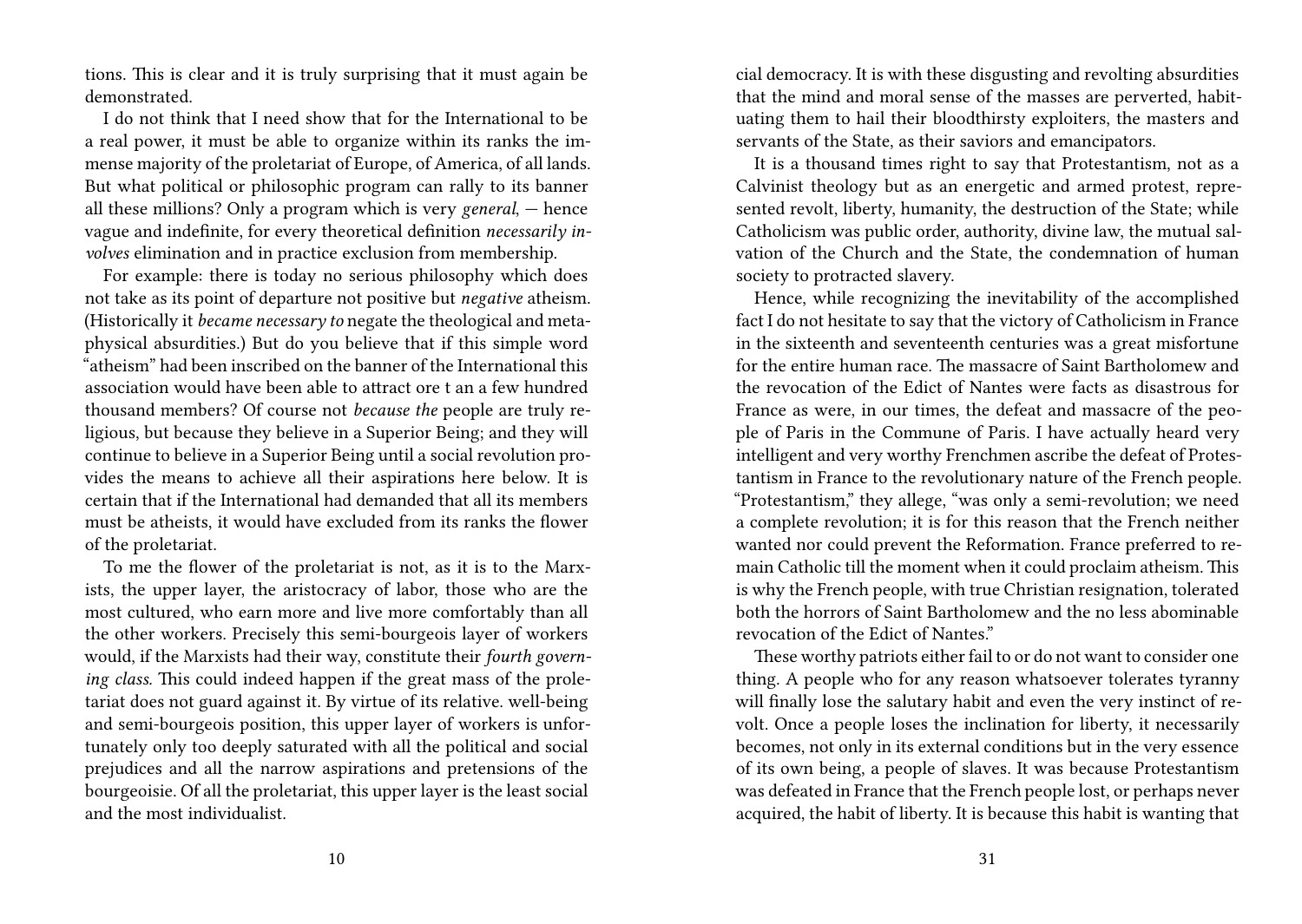strongly disposed to think that these acts of holy barbarity, or rather that long series of barbarous acts and crimes which the first Christians, divinely inspired, committed against the human spirit, were among the principal causes of the intellectual and moral degradation, as well as the political and social slavery, which filled that long series of centuries called the Middle Ages. Be sure of this, that if the first Christians had not destroyed the libraries, the museums, and the temples of antiquity, we should not have been condemned today to fight the mass of horrible and shameful absurdities which still clog men's brains to such a degree that I sometimes doubt the possibility of a more humane future.

Continuing my protests against the kinds of historical facts whose inevitability I myself also acknowledge, I pause before the splendor of the Italian republics and before the magnificent awakening of human genius during the Renaissance. Then I see two friends, as ancient as history itself, approaching; the same two serpents which tip till now have devoured everything beautiful and virtuous that mankind has created. They are called the Church and the State, the papacy and the *empire.* Eternal evils and inseparable allies, embracing each other and together devouring that unfortunate, most beautiful Italy, condemning her to three centuries of death. Well, though I again find it all natural and inevitable, I nevertheless curse both emperor and pope.

Let us pass on to France. After a century of struggle, Catholicism, supported by the State, finally triumphed over Protestantism. Do I not still find in France today some politicians or historians of the fatalist school who, calling themselves revolutionists, consider this victory of Catholicism  $-$  a bloody and inhuman victory if ever there was one  $-$  a veritable triumph for the cause of the Revolution? Catholicism, they insist, was then the State representing democracy, while Protestantism represented the revolt of the aristocracy against the State and consequently against democracy. This sort of sophism is completely identical to the Marxist sophism, which also considers the triumph of the State to be a victory for so-

By the *flower of the proletariat,* I mean above all that great mass, those millions of the uncultivated, the disinherited, the miserable, the illiterates, whom Messrs. Engels and Marx would subject to their paternal rule by a *strong* government — naturally for the people's own salvation! All governments are supposedly established only to look after the welfare of the masses! By flower of the proletariat, I mean precisely that eternal "meat" (on which governments thrive), that great *rabble of the people* (underdogs, "dregs of society") ordinarily designated by Marx and Engels in the picturesque and contemptuous phrase Lumpenproletariat. I have in mind the "riffraff," that "rabble" almost unpolluted by bourgeois civilization, which carries in its inner being and in its aspirations, in all the necessities and miseries of its collective life, all the seeds of the socialism of the future, and which alone is powerful enough today to inaugurate and bring to triumph the Social Revolution.

In almost all countries, this "rabble" would refuse to join the International if that association had an official commitment to atheism. It would be a heavy blow if they should reject the International, for on them rests the entire success of our great association.

It is absolutely the same in respect to all political policies. No matter how hard Messrs. Marx and Engels may try, they will not change what is now plainly and universally apparent: there does not exist any political principle capable of inspiring and stirring the masses to action. Attempts to spear the masses collapsed after a number of years, even in Germany. What the masses want above all is their immediate economic emancipation; this emancipation is for them equivalent to freedom and human dignity, a matter of life or death. If there is an ideal that the masses are today capable of embracing with passion, it is economic equality. And the masses are a thousand times right, for as long as the present condition is not replaced by economic equality, all the rest, all that constitutes the value and dignity of human existence — liberty, science, love, intelligence, and fraternal solidarity — will remain for them a horrible and cruel deception.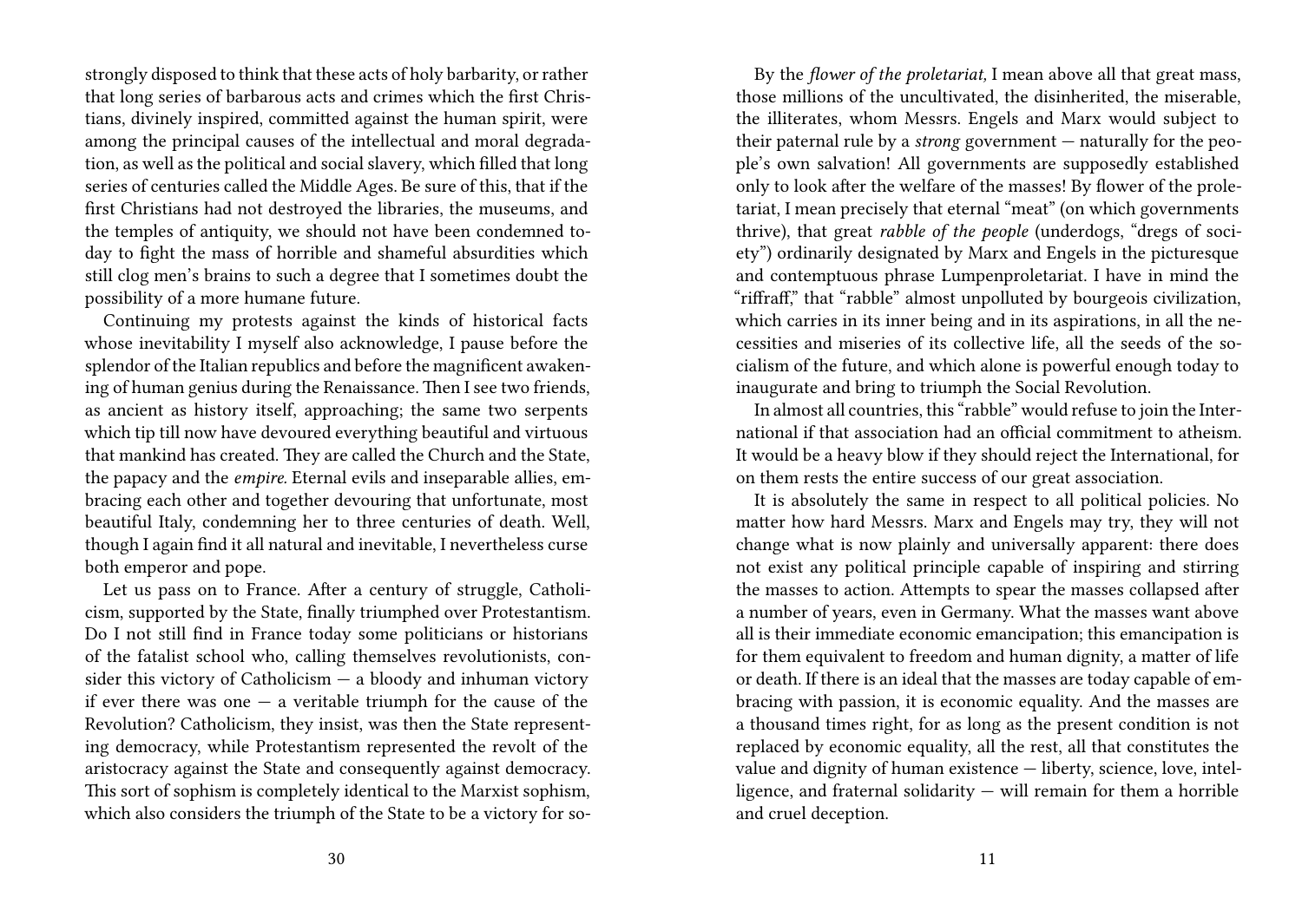The instinctive passion of the masses for economic equality is so great that if they had hopes of receiving it from a despotic regime, they would indubitably and without much reflection, as they have often done before, deliver themselves to despotism. Happily, historic experience has been of service even to the masses. Today they are everywhere beginning to understand that no despotism has had or can have either the will or the power to give them economic equality. The program of the International is very happily explicit on this question: *the emancipation of the workers can be achieved only by the workers themselves.*

Is it not astonishing that Mr. Marx has believed it possible to graft onto this precise declaration, which he himself probably wrote, his scientific socialism? For this — the organization and the rule of the new society by socialist savants — is the worst of all despotic governments!

But thanks to the great, beloved common people, the "rabble," who are moved by an instinct invincible as well as just, all the governmental schemes of this little working-class minority already disciplined and marshaled to become the myrmidons of a new despotism, the scientific socialism of Mr. Marx will never be inflicted upon them and is doomed to remain only a dream. This new experience, perhaps the saddest of all experiences, will be spared society because the proletariat in all countries is today animated by a deep distrust against everything political, and against all politicians whatever their party color. All of them, from the "reddest" republicans to the most absolutist monarchists, have equally deceived, oppressed, and exploited the people.

Taking into consideration these feelings of the masses, how can anyone hope to attract them to any political program? And supposing that the masses allow themselves to be drawn into the International even so, as they do, how can anyone hope that the proletariat of all lands, who differ so greatly in temperament, in culture, in economic development, would shoulder the yoke of a uniform political program? Only the demented could imagine such a possibility. Yet

Everything in history that shows itself conformable to that end, from the human point of view  $-$  and we can have no other  $-$  is good; all that is contrary to it is bad. We know very well, in any case, that what we call good and bad are always the natural results of natural causes, and that consequently one is as inevitable as the other. But in what is properly called nature we recognize many necessities that we are little disposed to bless, such as the necessity of dying when one is bitten by a mad dog. In the same way, in that immediate continuation of the life of nature called history, we encounter many necessities which we find much more worthy of opprobrium than benediction, and which we believe we should stigmatize with all the energy of which we are capable in the interest of our social and individual morality. We recognize, however, that from the moment they have been accomplished, even the most detestable facts have that character of inevitability which is found in all the phenomena of nature as well as those of history.

To clarify my thought, I shall give some examples. When I study the social and political conditions of the Romans and the Greeks in the period of the decline of antiquity, I conclude that the conquest of Greece by the military and political barbarism of the Romans and the consequent destruction of a comparatively higher standard of human liberty was a natural and inevitable fact. But this does not prevent me from taking, retrospectively and firmly, the side of Greece against Rome in that struggle. For I find that the human race has gained absolutely nothing by the triumph of Rome.

Likewise, that the Christians in their holy fury destroyed all the libraries of the pagans and all their treasures of art, ancient philosophy, and science is an absolutely natural and therefore inevitable fact. But it is impossible for me to see how this fact has in any manner whatsoever furthered our political and social development. I am even very much disposed to doubt the inevitable process of economic facts in which, if one were to believe Mr. Marx, there must be sought to the exclusion of all other considerations the only cause of all of history's moral and intellectual phenomena. Further, I am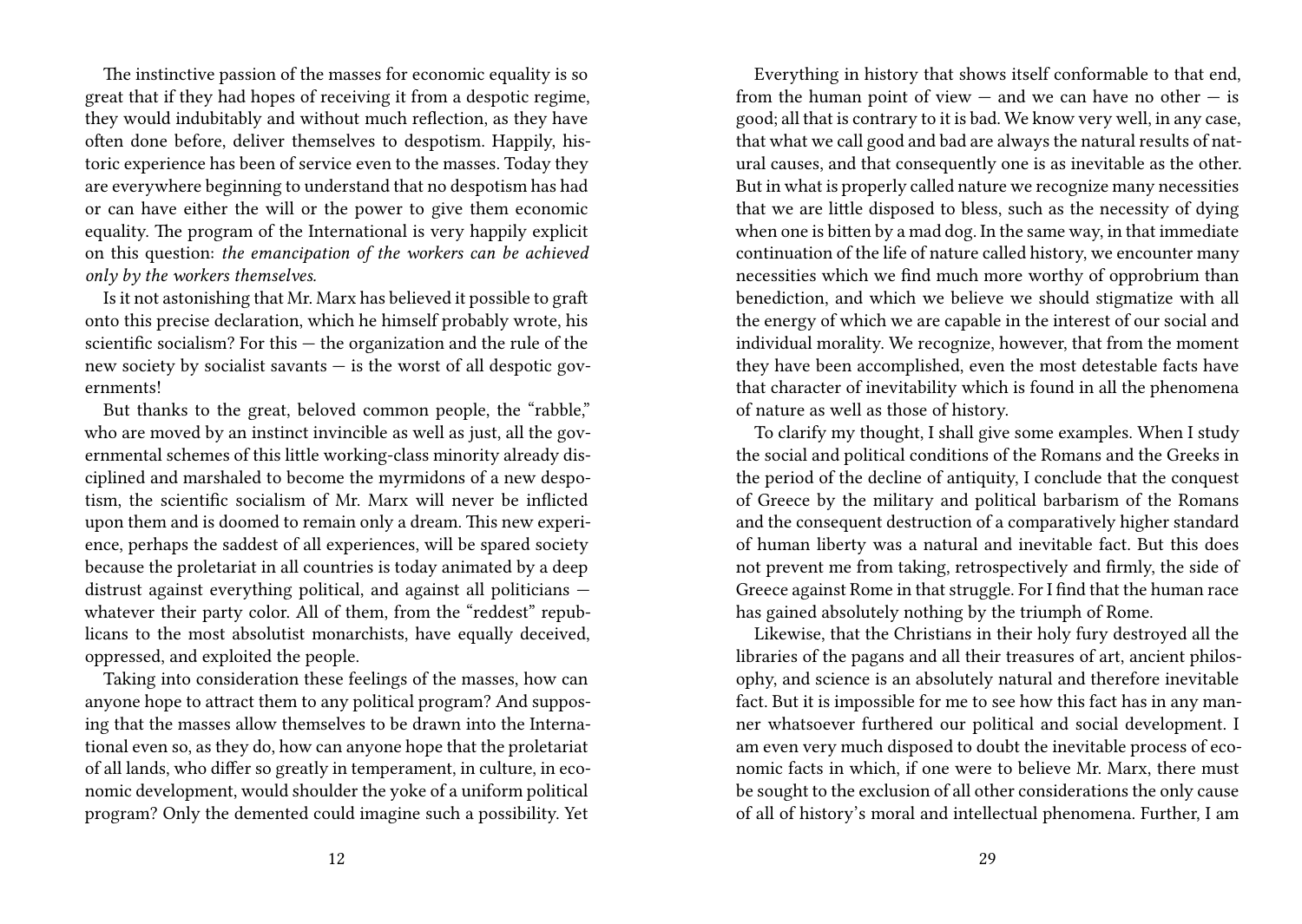formidable revolts of the peasants in Germany in the sixteenth century led inevitably to the triumph of the centralized, despotic State, from which dates the centuries-old slavery of the German people. This catastrophe is hailed by Lassalle as a victory for the coming Social Revolution! Why? Because, say the Marxists, the peasants are the natural representatives of reaction, while the modern, military, bureaucratic state, beginning in the second half of the sixteenth century, initiated the slow, but always progressive, transformation of the ancient feudal and land economy into the industrial era of production, in which capital exploits labor. This State, therefore, has been an essential condition for the coming Social Revolution.

It is now understandable why Mr. Engels, following this logic, wrote in a letter to our friend Carlo Cafiero that Bismarck as well as King Victor Emmanuel of Italy (inadvertently) had greatly helped the revolution because both of them created political centralization in their respective countries. I urge the French allies and sympathizers of Mr. Marx to carefully examine how this Marxist concept is being applied in the International.

We who, like Mr. Marx himself, are materialists and determinists, also recognize the inevitable linking of economic and political facts in history. We recognize, indeed, the necessity and inevitable character of all events that occur but we no longer bow before them indifferently, and above all we are very careful about praising them when, by their nature, they show themselves in flagrant contradiction to the supreme end of history. This is a thoroughly human ideal which is found in more or less recognizable form in the instincts and aspirations of the people and in all the religious symbols of all epochs, because it is inherent in the human race, the most social of all the species of animals on earth. This ideal, today better understood than ever, is *the triumph of humanity, the most complete conquest and establishment of personal freedom and development — material, intellectual, and moral — for every individual, through the absolutely unrestricted and spontaneous organization of economic and social solidarity.*

Mr. Marx not only enjoys imagining it, he wanted to accomplish this feat. By a despotic sneak attack he tore to shreds the pact of the International, hoping thereby, as he still does today, to impose a uniform political program, *his own program,* upon all the federations of the International, and hence upon the proletariat of all countries.

This has caused a great split in the International. Let us not deceive ourselves; the basic unity of the International has been fractured. This was accomplished, I repeat, by the acts of the Marxist party which throughout the Hague Congress has tried to impose the will, the thought, and the policy of its chief upon the whole **International** 

If the declarations of the Hague Congress are to be taken seriously our great association would have no alternative but to dissolve. For we cannot imagine that the workers of England, Holland, Belgium, France, the Swiss Jura, Spain, America, not to mention the Slavs, would submit to Marxist discipline.

Nevertheless, if one agrees with the various politicians in the International — with the revolutionary Jacobins, the Blanquists, the democratic republicans, not to mention the social democrats or Marxists — that the political question must be an integral part of the program of the International, he must admit that Marx is right. The International can be powerful only if it acts as a unit, with only one political program for all. Otherwise there would be as many different Internationals as there were programs.

But as it is clearly impossible for all the workers of all the different countries to unite voluntarily and spontaneously under the same political programs, this single program would have to be imposed upon them. To avoid the impression that it was foisted on the International by the Marxist-dominated General Council, a rigged Marxian congress "voted" it in, thus demonstrating in a new way this old truth about the representative system and universal suffrage: in the name of the free choice of all will be decreed the slavery of all. This is what really happened in the Hague Congress.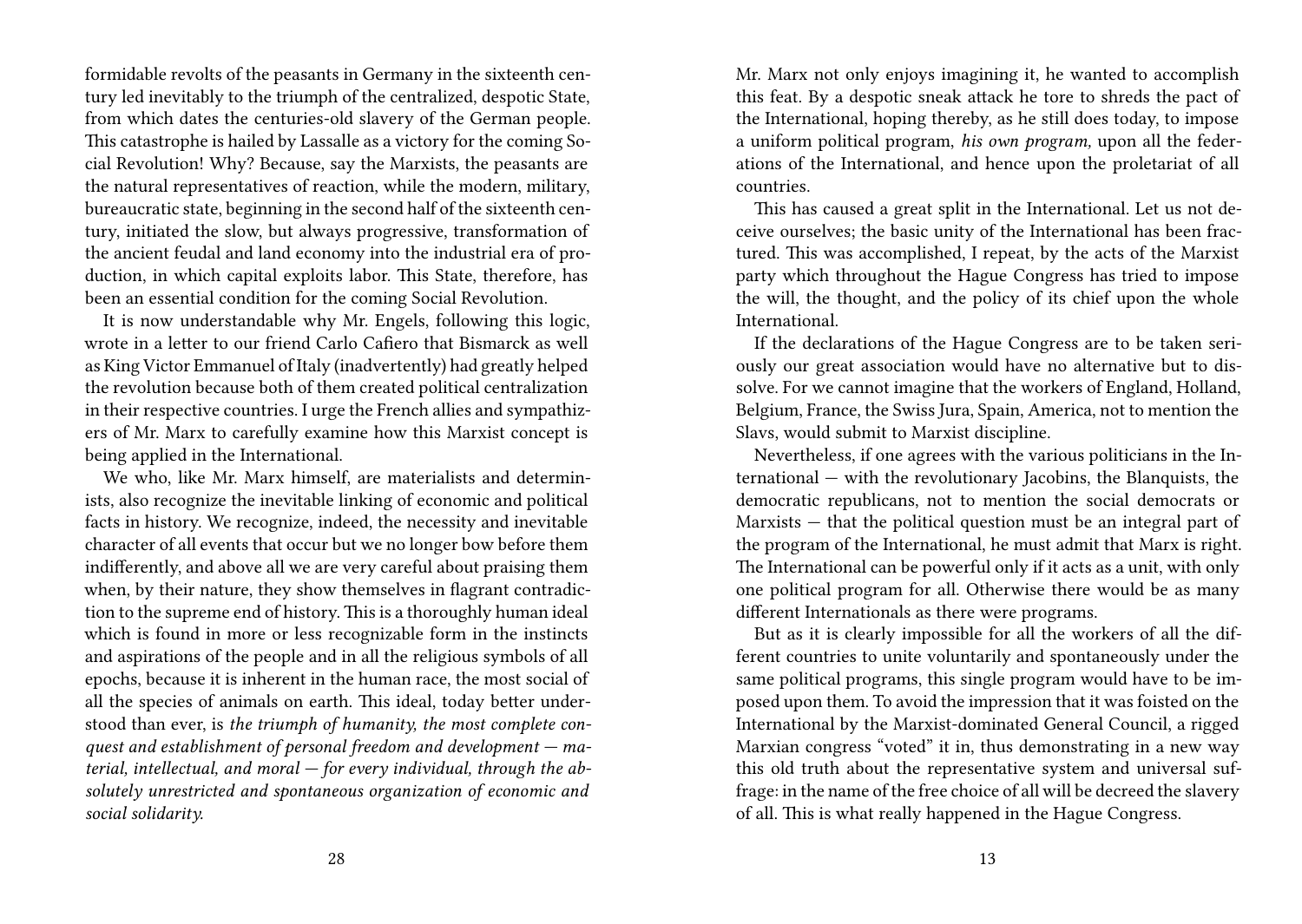It was for the International what the battle and surrender of Sedan was for France:" the victorious invasion of pan-Germanism, not Bismarckian but Marxist, imposing the political program of the authoritarian communists or social democrats of Germany and the dictatorship of their chief over the world proletariat. The better to hide his scheme and sweeten the bitter pill, this notorious congress sent to America a dummy general council, chosen and rehearsed by Mr. Marx himself, always obeying his secret instructions, to assume all the trappings, the drudgery, and appearances of power, while from behind the scenes Mr. Marx will exercise the real power.

But disgusting as this scheme may appear to delicate and timorous souls, it became absolutely necessary from the moment the proposal was made to anchor the political question in the program of the International. Since unity of political action is considered necessary, and since it cannot and will not freely emerge through the spontaneous and voluntary agreement of the federations and sections of the different countries, it must be imposed on them. Only in this way can this most desired and highly touted political unity be created. But at the same time slavery is also being created.

To sum up: By introducing the political question in the official and obligatory programs and statutes of the International, the Marxists have put our association in a terrible dilemma. Here are the two alternatives: *Either political unity with slavery or liberty with division and dissolution.* What is the way out? Quite simply: we must return to our original principles and omit the specific political issue, thus leaving the sections and federations free to develop their own policies. But then would not each section and each federation follow whatever political policy it wants? No doubt. But then, will not the International be transformed into a tower of Babel? On the contrary, only then will it attain real unity, basically economic, which will necessarily lead to real political unity. Then there will be created, though of course not all at once, the grand policy of the International — not from a single head, ambitious, erudite, but nevertheless, incapable of embracing the thousand needs of a proleception of Holland and Switzerland, the State reigns triumphant in all the countries of Europe. In our "new" civilization there is the enforced slavery of the masses and, for reasons of profit, the more or less voluntary allegiance of the economically privileged classes to the State. All the so-called revolutions of the past — including the great French Revolution, despite the magnificent concepts that inspired it  $-$  all these revolutions have been nothing but the struggle between rival exploiting classes for the exclusive enjoyment of the privileges granted by the State. They express nothing but a fight for the domination and exploitation of the masses.

And the masses? Alas! It must he acknowledged that the masses have allowed themselves to become deeply demoralized, apathetic, not to say castrated, by the pernicious influence of our corrupt, centralized, statist civilization. Bewildered, debased, they have contracted the fatal habit of obedience, of sheepish resignation. They have been turned into an immense herd, artificially segregated and divided into cages for the greater convenience of their various exploiters.

## **Critique of Economic Determinism and Historical Materialism**

The Marxist sociologists, men like Engels and Lassalle, in objecting to our views contend that the State is not at all the cause of the poverty, degradation, and servitude of the masses; that both the miserable condition of the masses and the despotic power of the State are, on the contrary, the effect of a more general underlying cause. In particular, we are told that they are both the products of an inevitable stage in the economic evolution of society; a stage which, historically viewed, constitutes an immense step forward to what *they* call the "Social Revolution." To illustrate how far the obsession with this doctrine has already gone: the crushing of the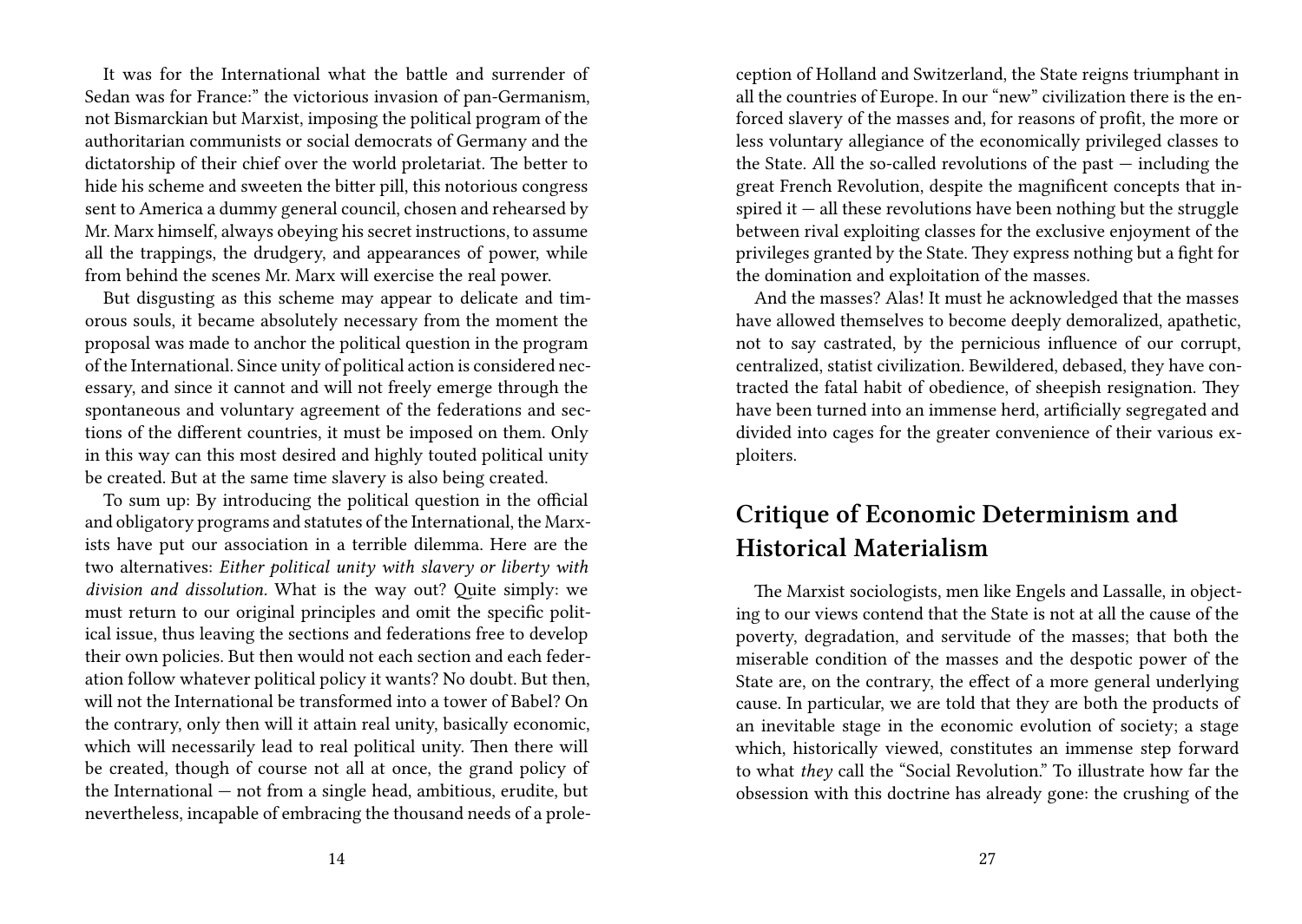*the people.* I emphasize *for the masses of the people.* For we know very well that for the privileged classes, political consciousness is nothing but the right of conquest, guaranteed and codified, of the exploiter of the labor of the masses and the right to govern them so as to assure this exploitation. But for the masses, who have been enslaved, governed, and exploited, of what does political consciousness consist? It can be assured by only one thing — the goddess of revolt. This mother of all liberty, the tradition of revolt, is the indispensable historical condition for the realization of any and all freedoms.

We see then that this phrase *political consciousness,* throughout the course of historical development, possesses two absolutely different meanings corresponding to two opposing viewpoints. From the viewpoint of the privileged classes, political consciousness means conquest, enslavement, and the indispensable mechanism for this exploitation of the masses: *the coextensive organization of the State.* From the viewpoint of the masses, it means the destruction of the State. It means, accordingly, two things that are diametrically and inevitably opposed.

Now it is absolutely certain that there has never existed a people, no matter how low-spirited or maltreated by circumstances, who did not feel at least at the beginning of their slavery some spark of revolt. To revolt is a natural tendency of life. Even a worm turns against the foot that crushes it. In general, the vitality and relative dignity of an animal can be measured by the intensity of its instinct to revolt. In the world of beasts as in the human world there is no habit more degrading, more stupid, or more cowardly than the habit of supine submission and obedience to another's oppression. I contend that there has never existed a people so depraved that they did not at some time, at least at the beginning of their history, revolt against the yoke of their slave drivers and their exploiters, and against the yoke of the State.

But it must be acknowledged that since the bloody wars of the Middle Ages, the State has crushed all popular revolts. With the extariat no matter how brainy it may be, — but by the absolutely free, spontaneous, and concurrent action of the workers of all countries.

The foundation for the unity of the International, so vainly looked for in the current political and philosophical dogmas, has already been laid by the common sufferings, interests, needs, and real aspirations of the workers of the whole world. This solidarity does not have to be artificially created. It is a fact, it is life itself, a daily experience in the world of the worker. And all that remains to be done is to make him understand this fact and help him to organize it consciously. This fact is *solidarity for economic demands.* This slogan is in my opinion the only, yet at the same time a truly great, achievement of the first founders of our association, among whom, as I always like to remember, Mr. Marx has played so useful and preponderant a part  $-$  excepting his political schemes which the Geneva Congress (1866) wisely eliminated from the program he presented.

I have always avoided calling Mr. Marx and his numerous collaborators the "founders" of the International, not because I am motivated by mean sentiments to deprecate or minimize their merits: on the contrary, I gladly give them full credit. Rather, I am convinced that the International has been not their work but the work of the proletariat itself. They (Marx and Company) were somewhat like midwives rather than parents. The great author (unaware, as authors of great things usually are) was the proletariat, represented by a few hundred anonymous workers, French, English, Belgian, Swiss, and German. It was their keen and profound instinct as workers, sharpened by the sufferings inherent in their situation, which impelled them to find the true principle and true purpose of the International. They took the common needs already in existence as the foundation and saw the international organization of *economic conflict* against capitalism as the true objective of this association. In giving it exclusively this base and aim, the workers at once established the entire power of the International. They opened wide the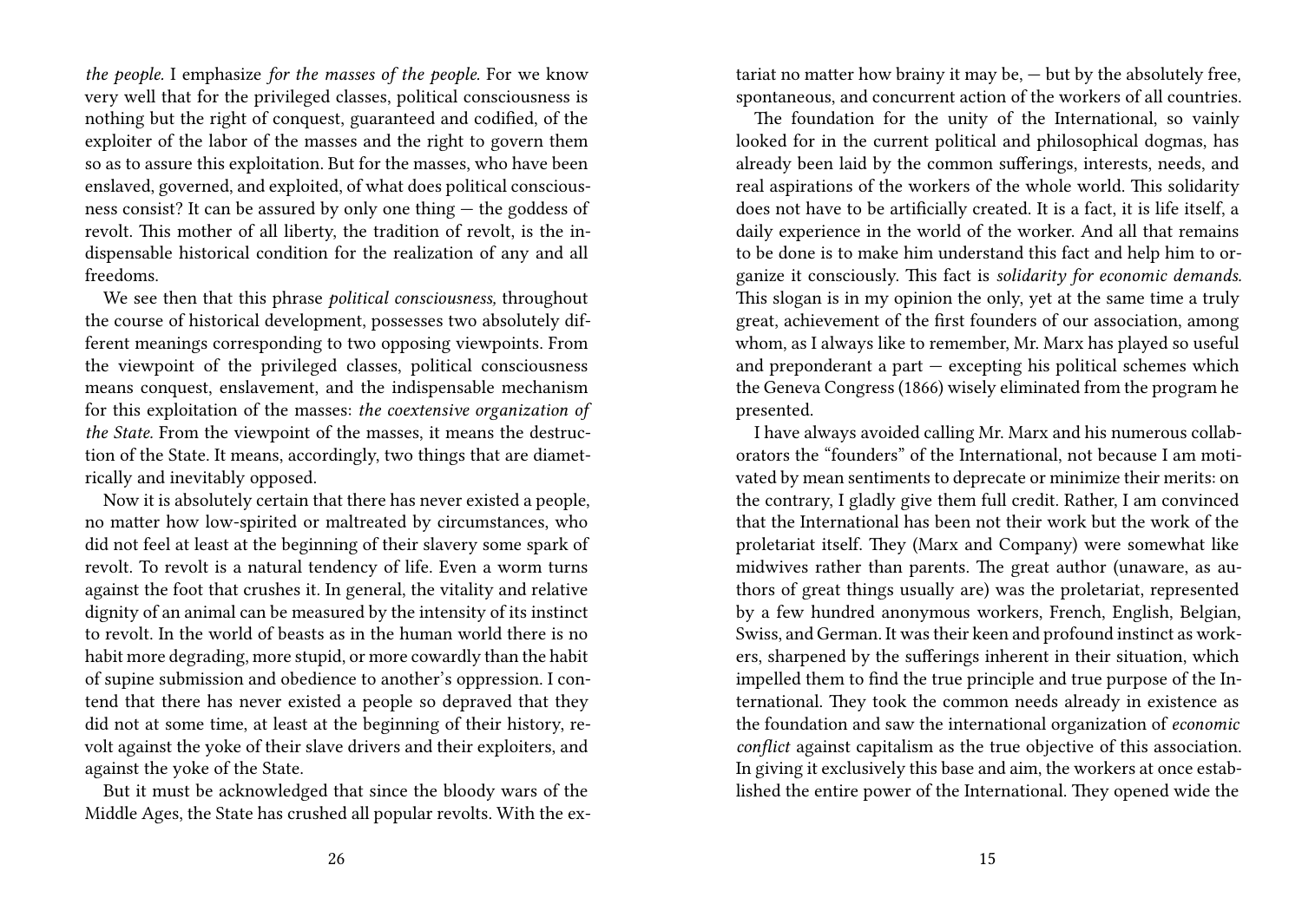gates to all the millions of the oppressed and exploited, regardless of their beliefs, their degree of culture, or their nationality.

One cannot commit a greater mistake than to demand more than a thing, an institution, or a man can give. By demanding more than that from them one demoralizes, impedes, perverts, and renders them totally useless for any constructive action. The International in a short time produced great results. It organized and will continue to organize ever greater masses of the proletariat for economic struggles. Does it follow from this that the proletariat can also be used as an instrument for the political struggle? Because he thought so, Mr. Marx nearly killed the International at the Hague Congress. It is the old story of the goose that laid golden eggs. At the summons to unite for the economic struggle. masses of workers from different countries hastened to join forces under the banner of the International, and Mr. Marx imagined that the masses would stay under it  $-$  what do I say?  $-$  that they would rush to join in even greater numbers, when he, the new Moses, had inscribed the commandments of his new decalogue on our banner, in the official and binding program of the International.

This was his mistake. The masses, regardless of their degree of culture, religious beliefs, country, or native tongue, understood the language of the International when it spoke to them of their poverty, their sufferings, and their slavery under the yoke of capitalism. They responded when the necessity to unite in a great common struggle was explained to them. But here they were being told about a political program — most learned and above all quite authoritar $ian$  — which for the sake of their own salvation was attempting in the very International by means of which they were to organize their own emancipation  $-$  to impose on them a dictatorial government (only temporarily, of course! ) directed by an extraordinarily brainy man.

It is sheer madness to hope that the working masses of Europe and America will stay in the International in such circumstances.

I say then that for all the reasons I have given, it would not surprise me if we soon hear talk of a reconciliation between the Mazzinian agitation and the Marxist intrigue in Italy. I maintain that if the Marxist party, the so-called Social Democrats, continues along the road of political action, it will sooner or later be forced to oppose economic action  $-$  the tactic of strikes  $-$  so incompatible are these two methods in reality…

## **Political Consciousness and Statist Civilization**

Is it possible even by means of the most cleverly devised and energetically expressed propaganda to imbue the great masses of a nation with tendencies, aspirations, passions, and thoughts that are absolutely foreign to them, that are not the product of their own history, of their customs and traditions? It seems to me that when the question is so posed, any reasonable and sensitive man who has even the least idea of how the popular conscience is developed, can answer only in the negative. Ultimately, no propaganda has ever artificially created a source or basis for a people's aspirations and ideas, which are always the product of their spontaneous development and the actual conditions of life. What, then, can propaganda do? It can, in general, express the proletariat's own instincts in a new, more definite and more apt form. It can sometimes precipitate and facilitate the awakening consciousness of the masses themselves. It can make them conscious of what they are, of what they feel, and of what they already instinctively wish; but never can propaganda make then what they are not, nor awaken in their hearts passions which are foreign to their own history.

Now to discuss the question whether by means of propaganda it is possible to make a people politically conscious for the first time, we must specify what political consciousness is *for the masses of*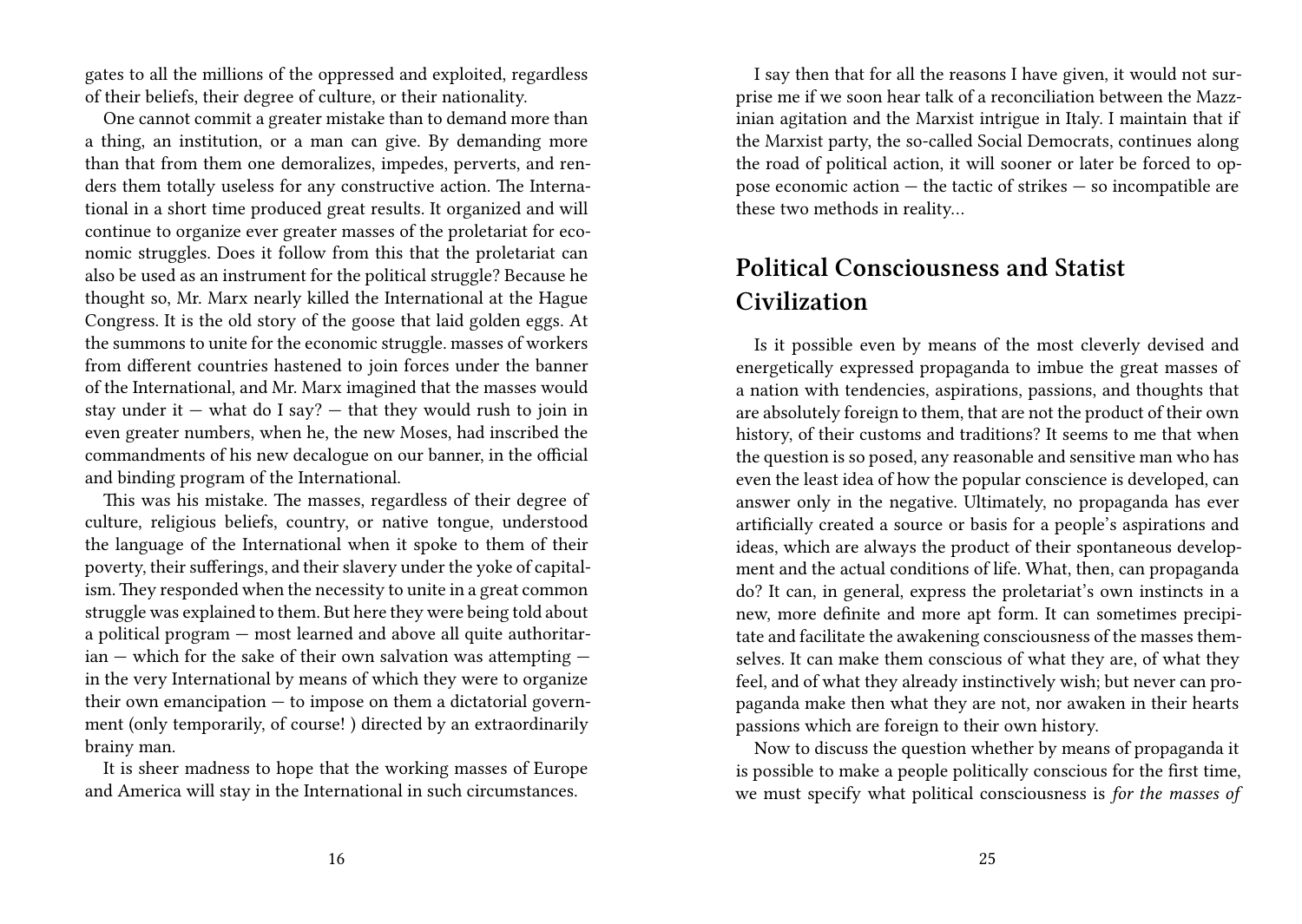rects it. Of this, Marx cannot be ignorant. It is impossible for me to believe he is unaware of this, after the speech he recently delivered in Amsterdam in which he declared that in certain countries, perhaps in Holland itself, the social question can be peaceably resolved; that is, in an altogether friendly, legal way, without force. This can mean only that the social problem can he resolved by a series of successive, tranquil, and judicious compromises between the bourgeoisie and the proletariat. Mazzini has never differed from this.

In the end, Mazzini and Marx agree on a cardinal point: that the great social reforms which are to emancipate the proletariat can be put into effect only by a great democratic, republican, and very powerful, highly centralized state. This state, they allege, must impose upon the people a very strong government, this being in the people's interest, to secure their education and well-being.

Between Mazzini and Marx there has always been an enormous difference, and it is all to the honor of Mazzini. Mazzini was a profoundly sincere and passionate believer. He adored his God, to whom he devoted all that he felt, thought, did. In regard to his own style of life, he was the simplest of men, the most modest, the most unselfish. But he became inflexible, furious, when anyone touched his God.

Mr. Marx does not believe in God, but he believes deeply in himself. His heart is filled not with love but with rancor. He has very little benevolence toward men and becomes just as furious, and infinitely more spiteful, than Mazzini when anyone dares question the omniscience of the divinity whom he adores, that is to say, Mr. Marx himself. Mazzini would like to impose on humanity the absurdity of God; Mr. Marx tries to impose himself. I believe in neither, but if I were forced to choose, I would prefer the Mazzinian God.

I believe it is my duty to give this explanation, so that the friends and disciples of Mazzini cannot accuse me of dishonoring the memory of their master by likening him to Mr. Marx. I return to my subject.

But, you may ask, "Has not the remarkable success [of the International] shown that Mr. Marx was right, and didn't the Hague Congress vote in favor of all his demands?"

No one knows better than Mr. Marx himself how little the resolutions approved by the unfortunate congress at the Hague expressed the true thoughts and aspirations of the federations of all countries. The composition and the manipulation of this congress have caused so much pain and disappointment that no one has the least illusion about its real value. Outside of the German Social Democratic party, the federations of all countries — the American, the English , the Dutch, the Belgian, the French, the Jura — Swiss, the Spanish, and the Italian — protested all the resolutions of this disastrous and disgraceful congress and vehemently denounced its ignoble intrigues.

But let us set aside the moral question and deal only with the main points. A political program has no value if it deals only with vague generalities. It must specify precisely what institutions are to replace those that are to be overthrown or reformed. Marx's program is a complete network of political and economic institutions rigidly centralized and highly authoritarian, sanctioned, no doubt, like all despotic institutions in modern society, by universal suffrage, but nevertheless subordinate to a *very strong* government to quote Engels, Marx's alter ego, the autocrat's confidant.

But why should this particular program be injected into the *official* and binding statutes of the International? Why not that of the Blanquists? Why not ours? Could it be because Mr. Marx concocted it? That is no reason. Or is it because the German workers seem to like it? But the anarchist program is with very few exceptions accepted by all the Latin federations; the Slavs would never accept any other. Why, then, should the program of the Germans dominate the International, which was conceived in liberty and can only prosper in and by liberty? …

It is clear that the wish to force the federations — be it by violence, by intrigue, or both  $-$  to accept a single arbitrary political program must fail; the most likely result would be the dissolution of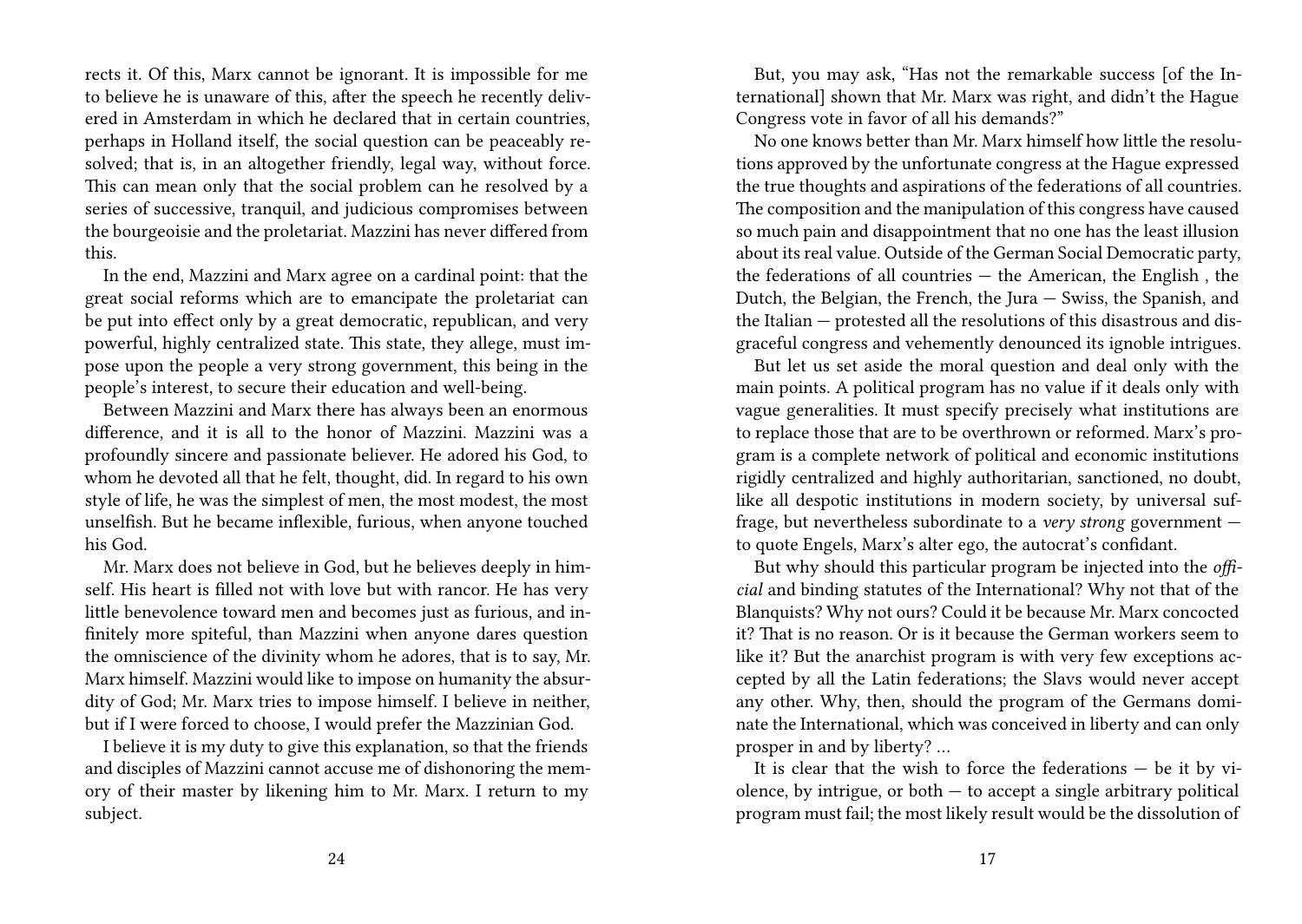the International and its division into many political parties, each promoting its own political program. To save its integrity and assure its progress, there is only one procedure: to follow and preserve the original policy and *keep the political question out of the official and obligatory program and Statutes of the International Workingmen's Association — which was organized not for the political struggle but only for economic ends — and absolutely refuse to let it be used by anyone as a political instrument.* Those who would [capture the International] and commit it to a positive political policy in the struggle between the rival political parties [for the attainment of state power] will be immediately demoralized. Those who foolishly imagine that they really have this power will see it gradually slip from their fingers and dissolve before their very eyes.

But would the International then cease to concern itself with political and philosophical questions? Would the International ignore progress in the world of thought as well as the events which accompany or arise from the political struggle in and between states, concerning itself only with the economic problem? Would the International limit itself to gathering statistics, studying the laws of production and the distribution of wealth, regulating wages, gathering strike funds, organizing local, national, and international strikes, establishing national and international trade unions, and founding mutual — credit and consumers' — production cooperatives wherever possible?

We hasten to say that it is absolutely impossible to ignore political and philosophical questions. An exclusive preoccupation with economic questions would be fatal for the proletariat. Doubtless the defense and organization of its economic interests — a matter of life and death — must be the principal task of the proletariat. But it is impossible for the workers to stop there without renouncing their humanity and depriving themselves of the intellectual and moral power which is so necessary for the conquest of their economic rights. In the miserable circumstances in which the worker now finds himself, the main problem he faces is most likely bread for appeal to their new rulers. But how can the bourgeois radicals and socialists be stirred to act on behalf of the workers?

By appealing to their socialist instincts? Impossible! This would be the surest way to stir up the hatred and bitter opposition of all the capitalists and proprietors against both themselves and the republic of their dreams. Also impossible because it is precisely with these exploiters that the bourgeois and radical socialists want to collaborate and with them they wish to constitute the new government. They cannot establish an orderly new government with the "barbaric, ignorant" anarchical masses, especially when these masses have been roused and stirred in the course of their economic struggles by the passion for justice, for equality, and for their real freedom, which is incompatible with any and all governments. The radical and bourgeois socialists must, therefore, avoid the social (economic) question and concentrate on inciting the political and patriotic passions of the workers. This will cause their hearts to beat in unison with the hearts of the bourgeoisie, and the workers will then be psychologically prepared to render to the radical politicians the precious service demanded of them: that of overthrowing the monarchical government.

But we have seen that the first effect of strikes is to destroy this touching and very profitable harmony with the bourgeoisie. Strikes have the effect of reminding the workers that between them and their rulers there exists an abyss and of awakening in the hearts of the proletariat socialist passions and aspirations which are absolutely incompatible with patriotic and political fanaticism. Yes, from this perspective Mazzini was a thousand times right: Strikes must be prohibited!

Mazzini, for reasons which I have just indicated, clearly wishes to put an end to the antagonism between classes. But does Mr. Marx really want to preserve this antagonism, which renders all participation of the masses in the politics of the State absolutely impossible? For such political action cannot succeed unless the bourgeoisie enter into it, and will succeed only when this class develops and di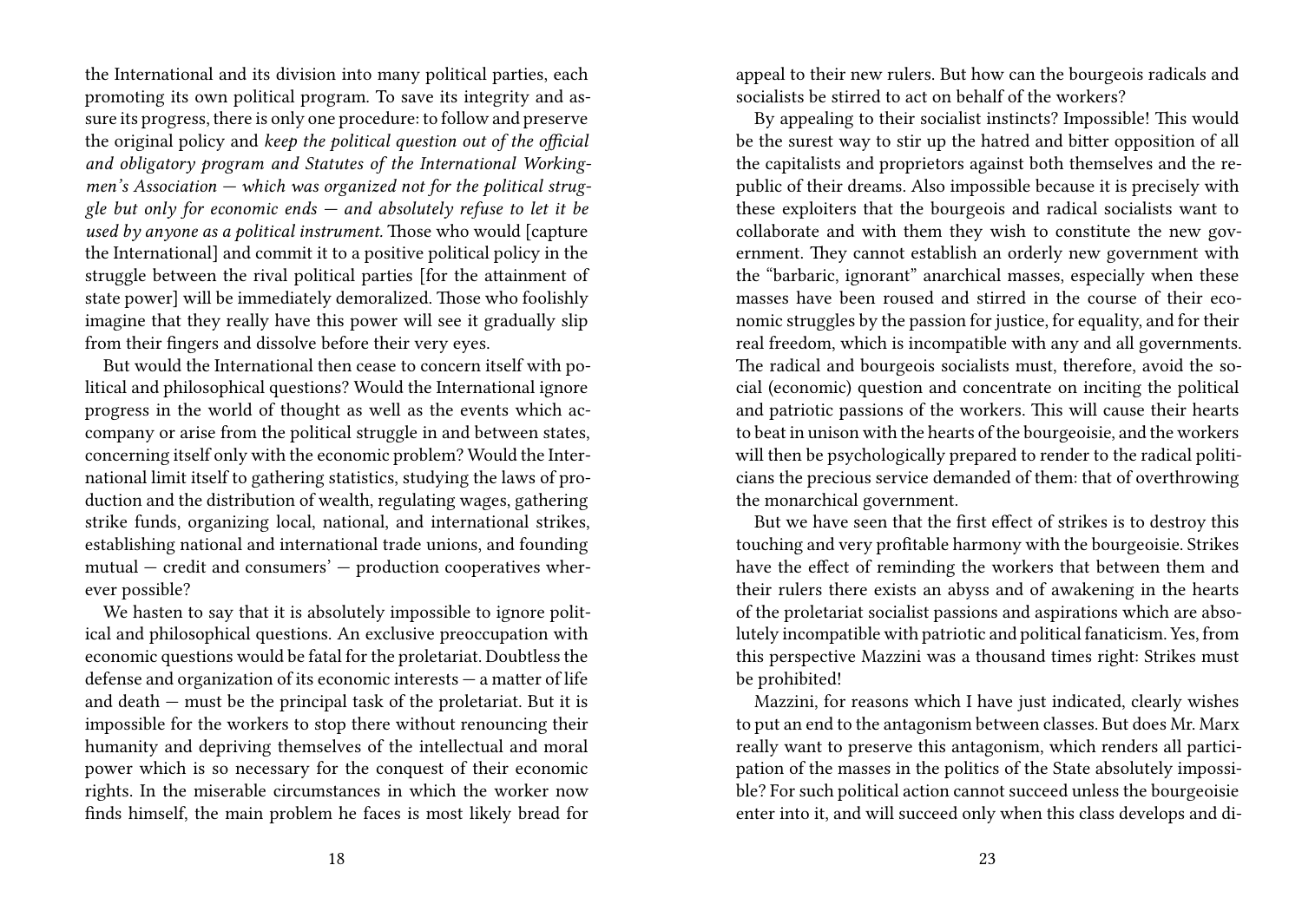this time on irrevocably separates the workers from the bourgeoisie. Consequently they contribute immensely by arousing and manifesting between the workers of all trades, of all localities, and of all countries the consciousness and the fact itself of solidarity. Thus a double action, the one negative, the other positive, tending to create directly the new world of the proletariat by opposing it in an almost absolute manner to the bourgeois world.

It is significant that in this connection the radical and bourgeois socialists have always bitterly opposed the idea of strikes and made desperate efforts to discourage the proletariat from striking. Mazzini never could bear any talk of strikes; and if his disciples, many of whom have become demoralized, disoriented, and disorganized since his death [March 10, 1872], today timidly endorse the strike, it is only because the propaganda for the Social Revolution has so stirred the Italian masses, and social and economic demands have manifested themselves with such power in the strikes that have simultaneously erupted all over Italy, that they fear to oppose this movement lest they become isolated and lose all influence among the people.

Mazzini, together with all the bourgeois socialists and radicals of Europe, was *from his point of view* right in condemning strikes. For what is it the Mazzinisti want who today are so imbued with the spirit of conciliation that they are about to unite with those who call themselves "the Radicals" in the Italian parliament? They want the establishment of a single great democratic republican state. To establish this state they must first overthrow the present one, and for that the powerful support of the people is indispensable. Once the people have performed this great service to the politicians of the school of Mazzini, they will naturally be sent back to their factories and workshops or to their fields to resume their essential labors. There they will submit not to the paternal monarchy but to the fraternal protection of the new but no less authoritarian republican government. Today the workers must renounce the strike and make

himself and bis family. But much more than any of the privileged classes today, he is a human being in the fullest sense of this word; he thirsts for dignity, for justice, for equality, for liberty, for humanity, and for knowledge, and he passionately strives to attain all these things together with the full enjoyment of the fruits of his own labor. Therefore, if political and philosophical questions have not yet been posed in the International, it is the proletariat itself who will pose them.

On the one hand, the political and philosophical questions must be excluded from the program of the International. On the other, they must necessarily be discussed. How can this seeming contradiction be resolved?

This problem will solve itself by liberty. No political or philosophical theory should be considered a fundamental principle, or he introduced into the official program of the International. Nor should acceptance of any political or philosophical theory be obligatory as a condition for membership, since as we have seen, to impose any such theory upon the federations composing the International would be slavery, or it would result in division and dissolution, which is no less disastrous. But it does not follow from this that free discussion of all political and philosophical theories cannot occur in the International. On the contrary, it is precisely the very existence of an official theory that will kill such discussion by rendering it absolutely useless instead of living and vital, and by inhibiting the expression and development of the worker's own feelings and ideas. As soon as an *official truth is* pronounced — having been scientifically discovered by this great brainy head laboring all alone — a truth proclaimed and imposed on the whole world from the summit of the Marxist Sinai, why discuss anything?

All that remains to be done is to learn by heart the commandments of the new decalogue. On the other hand, if people do not have and cannot claim that they have the truth, they will try to find it. Who searches for the truth? Everyone, and above all the proletariat, which thirsts for and needs it more than all others. Many do